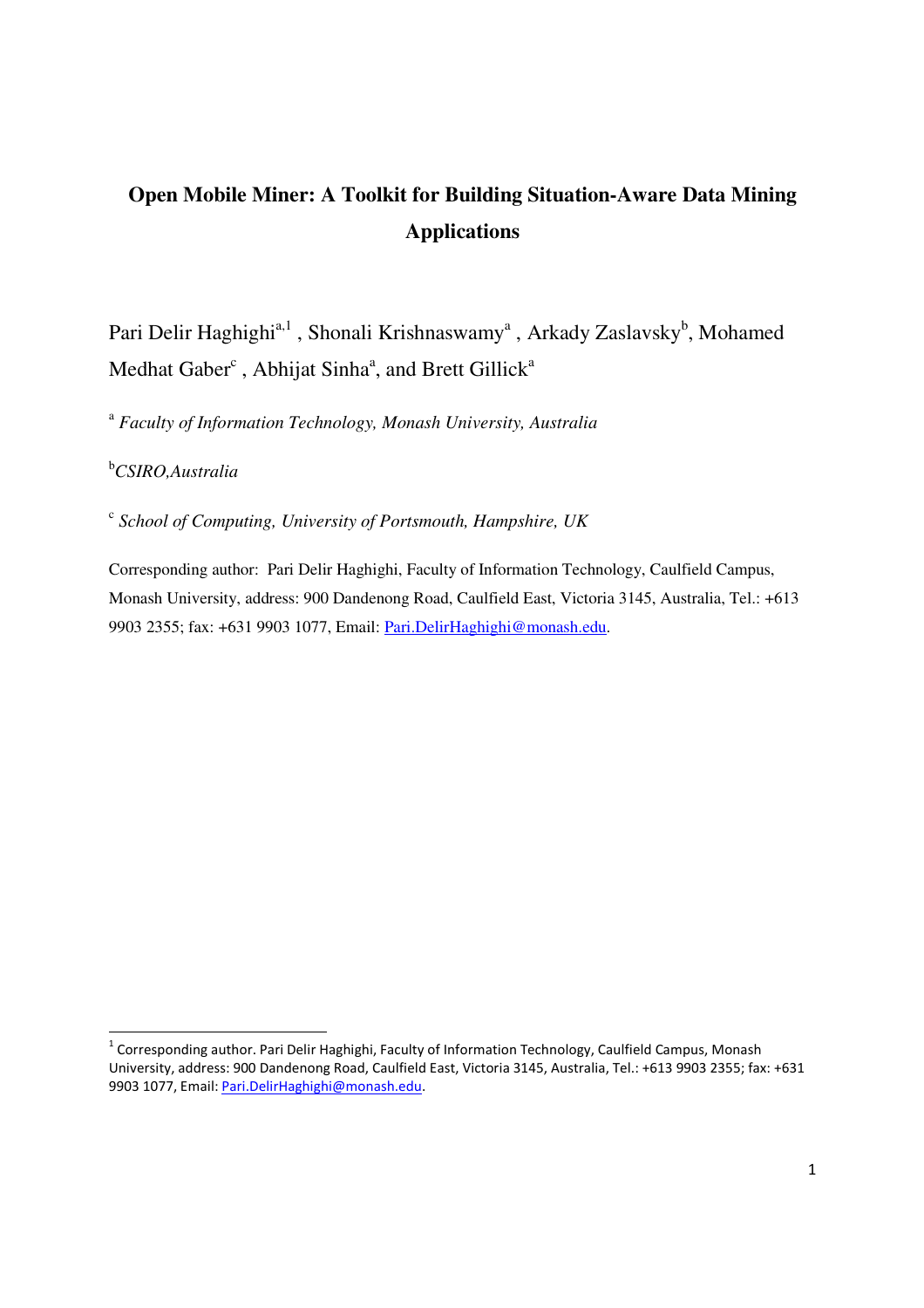# **Open Mobile Miner: A Toolkit for Building Situation-Aware Data Mining Applications**

**Abstract** – In organizational computing and information systems, data mining techniques have been widely used for analyzing customer behaviour and discovering hidden patterns. Mobile Data Mining is the process of intelligently analysing continuous data streams on mobile devices. The use of mobile data mining for realtime business intelligence applications can be greatly advantageous. Past research has shown that resource-aware adaptation of data stream mining can significantly improve the continuity of data mining operations in mobile environments. The key underlying premise is that by varying the accuracy of the analysis process in accordance with changing available resource levels, the longevity and continuity of mobile data mining applications is ensured. In this paper we qualitatively extend the notion of resourceaware adaptation of mobile data mining to holistically enable situation-awareness feature for user applications. We then present a novel generic toolkit that enables building situation and resource-aware mobile data mining applications and describe along with underlying theoretical foundations of resource and situation criticality, awareness and adaptation which are entirely transparent and hidden from the user. The Open Mobile Miner (OMM) toolkit builds on our research for performing adaptive analysis of data streams on mobile/embedded devices. Finally, we describe a mobile health monitoring application as a case study and discuss the results of our conducted experimental evaluation which demonstrate the adaptation transparency and easy use of OMM for building mobile data mining applications such as stock market monitoring and real estate data analysis.

**Keywords** - Data stream mining, Mobile computing, Ubiquitous computing, Adaptation model, Context awareness, e-Commerce applications.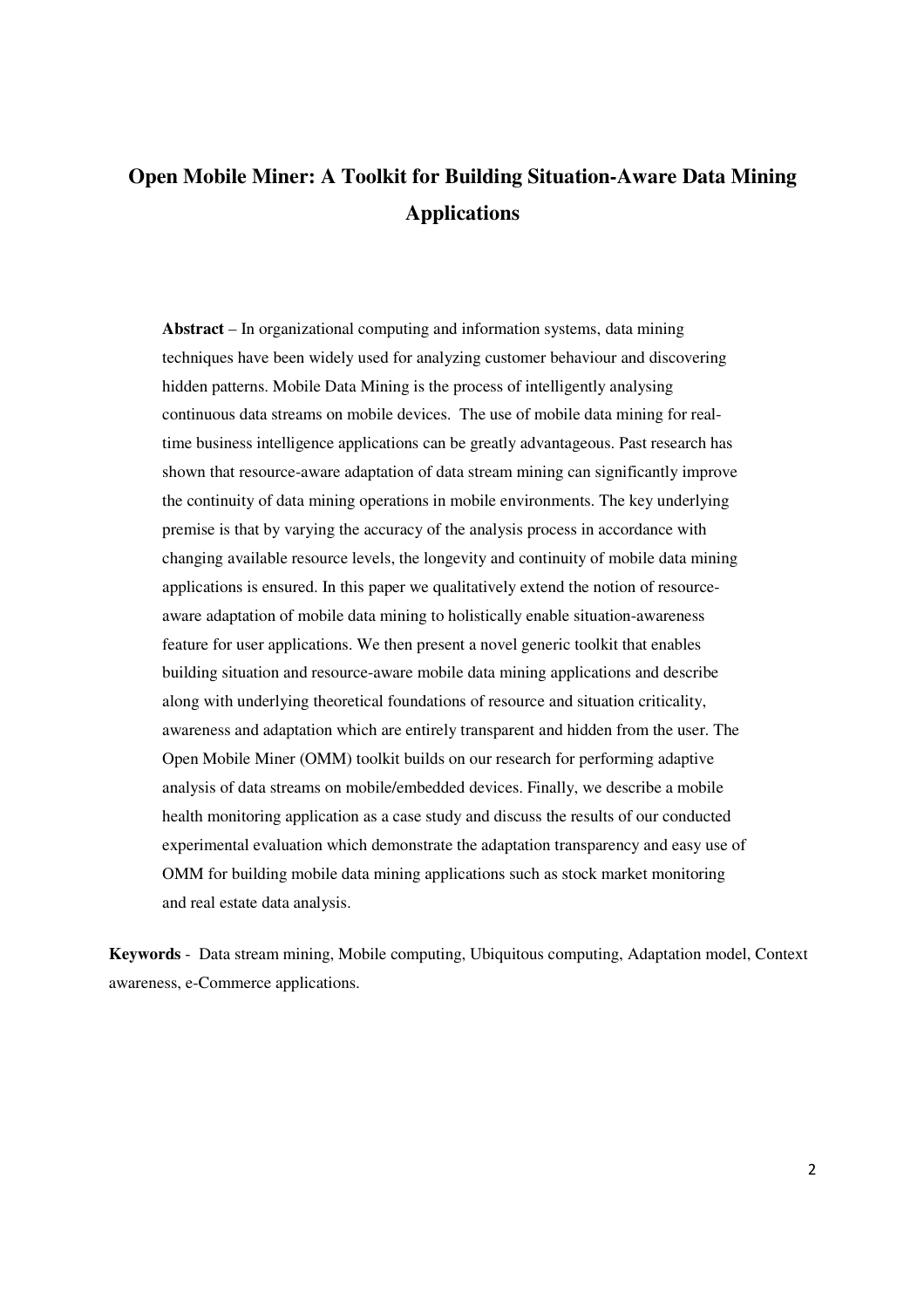#### **1. Introduction**

Data mining techniques have been widely used in organisational computing and e-commerce to learn and discover hidden knowledge and interesting patterns from large amounts of data (Gentry et al. 2002). These techniques enable analyzing customer behaviour and predicting future trends or customer churn (Bose and Chen 2011). The popularity, ubiquity and ever increasing power of mobile devices in terms of storage and processing have led to new classes of data mining applications that enable performing real-time analysis of large amounts of data on mobile/embedded devices (Gaber 2009; Stahl et al. 2012). Examples of such application domains include healthcare, Intelligent Transportation Systems (ITS), intrusion detection, stock market monitoring and real estate data analysis. The importance and significance of data mining and processing on mobile devices can be explained as follows.

- Transmitting data to centralized servers to be analyzed could be very expensive in terms of energy consumption and communications cost. In wireless devices, communication consumes more energy than computation (Raghunathan et al. 2002). In many cases, wireless sensors are close to the mobile/embedded device and hence onboard processing of sensory data can significantly reduce the costs/overheads of data transmission.
- Mobile data mining can be used as a supporting/complementary technology that can significantly reduce the cost of data collection and transmission by performing real-time, continuous, and intelligent processing of data onboard mobile device, and sending essential information for detailed analysis.
- Currently there is an increasing reliance on the capacity and capability of the mobile phones to provide a wide range of computational support and services to the user. We are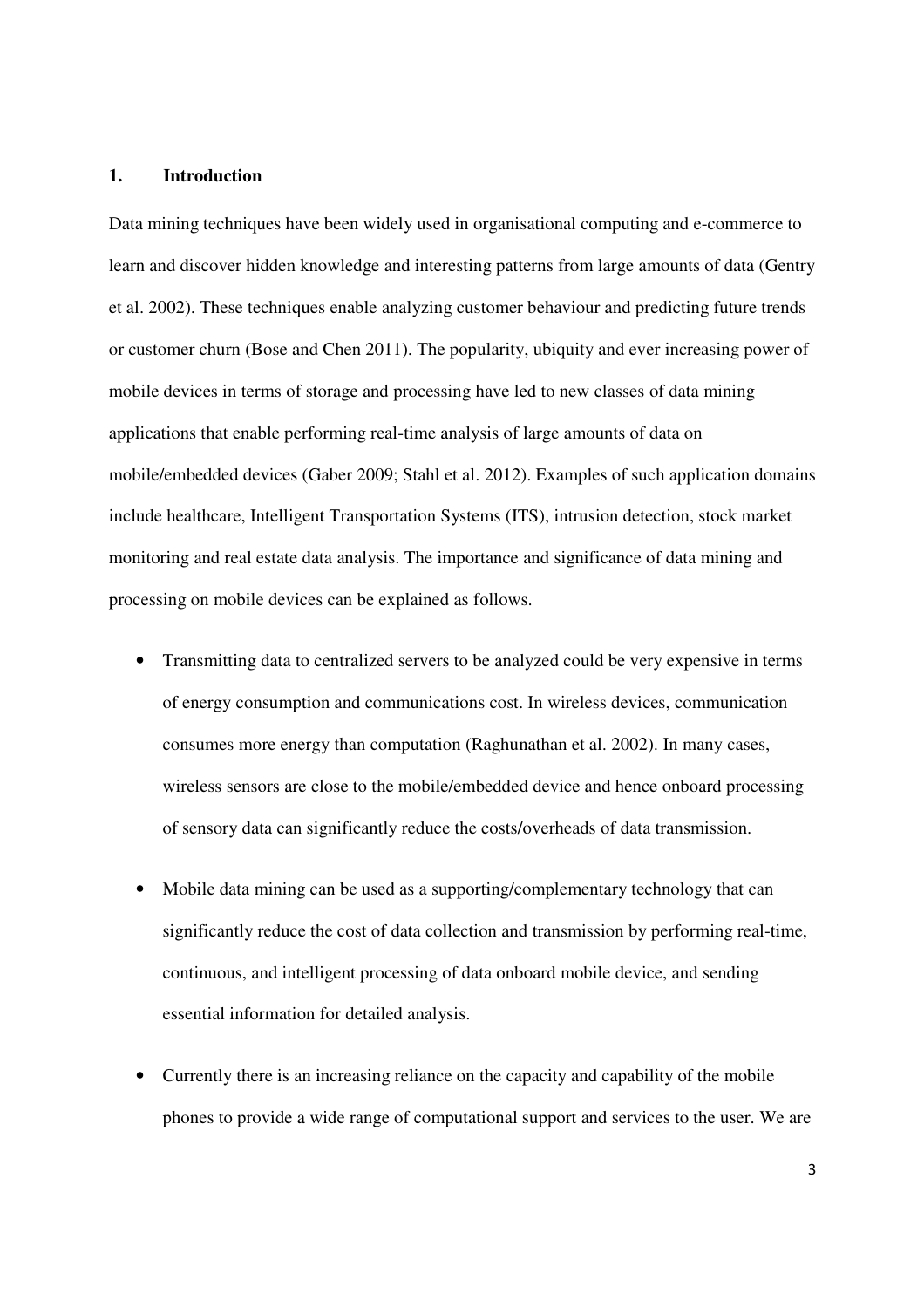expecting our mobile phones to provide us with the same functionality as stationary computers while we are on the move (Perich et al. 2004). This technological evolution presents an unprecedented opportunity for mobile applications including mobile data mining systems. However, it also emphasises the need for energy-efficient data analysis approaches onboard mobile devices.

Consider a scenario where a mobile business user is monitoring streaming stock market data and needs to be alerted when an important occurrence/change is detected, such as a drop in share price. A stock market data mining application can assist the mobile user with real-time analysis of stock market data and inform him/her of any changes on the mobile phone. MobiMine *(*Kargupta et al. 2002) and (Fu et al. 2008) are examples of mobile data mining systems for monitoring financial stock market. MineFleet (Kargupta et al. 2010) is another example of a mobile and distributed data mining application for monitoring vehicle data streams in real-time that analyzes high throughput data streams onboard the vehicle.

Current data mining applications operating on mobile devices such as a smart phone (Brezmes et al. 2009; Kargupta et al. 2010; Talia and Trunfio 2010; Hanny and Baatard 2011) recognize the implicit need for adaptation as a key feature of any effective mobile application. However, they have little consideration for resource availability. Analyzing large amounts of sensory originated data in real-time is a very challenging task. This challenge is further exacerbated when data is processed with resource-constrained devices such as mobile phones. Resource constraints include limited computational resources such as memory, processor speed, network bandwidth, battery power, and screen real-estate. Table 1 illustrates the comparison between smart phones and desktop computers with the focus on critical resources (i.e. RAM memory, CPU speed and battery lifetime). Different applications place different constraints and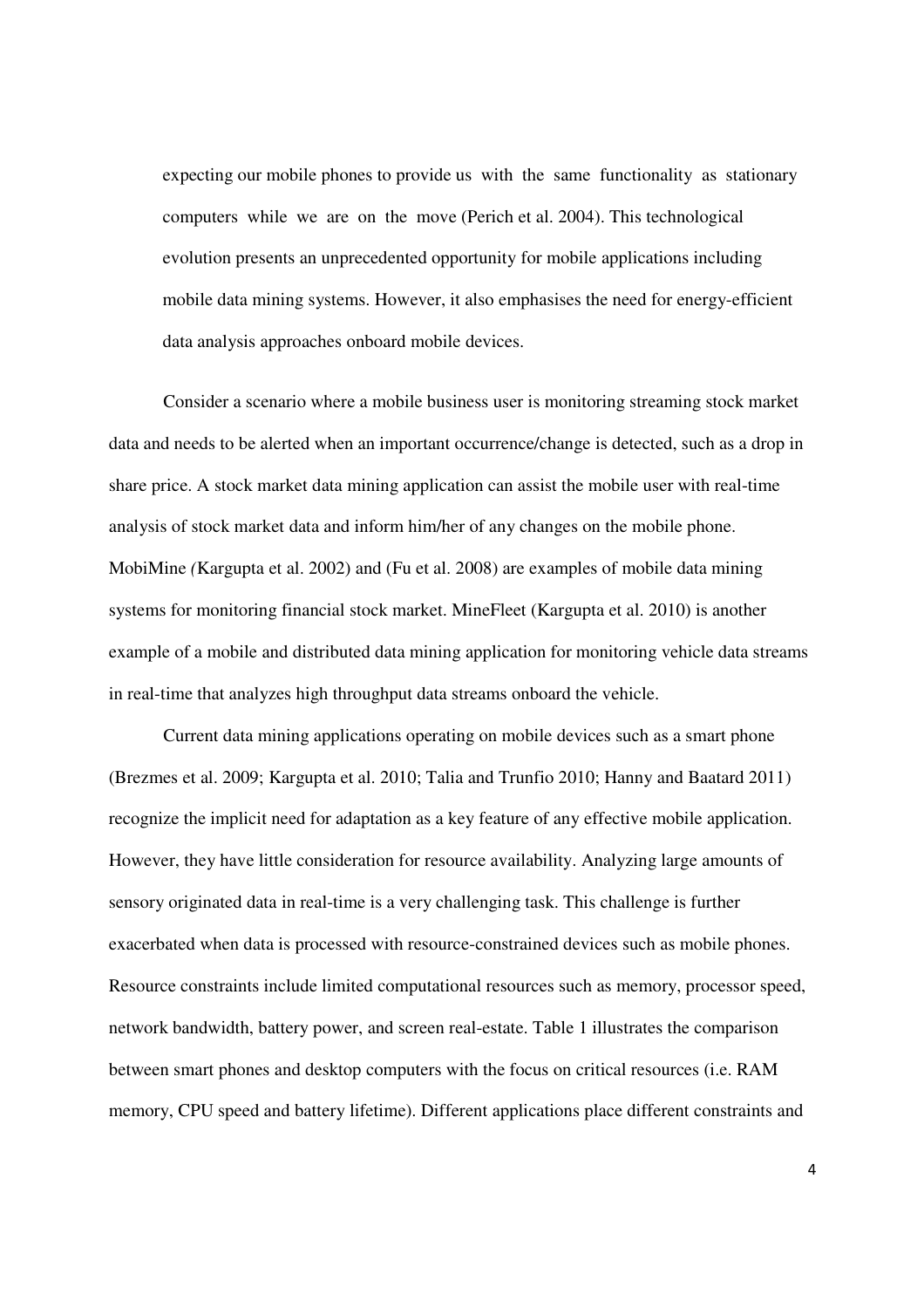requirements on resources, and also depending on the application priority the waiting for these resources can vary.

| <b>Resources</b>    | <b>Smart phones</b> (e.g.       | <b>Desktop PC</b>      | <b>Comment</b>                |
|---------------------|---------------------------------|------------------------|-------------------------------|
|                     | iPhone <sup>1</sup> and Samsung |                        |                               |
|                     | $Galaxy^2)$                     |                        |                               |
| <b>RAM</b>          | Up to $1$ GB                    | Up to 16GB             | These values vary             |
| Memory              |                                 |                        | according to each brand       |
|                     |                                 |                        | and model.                    |
|                     |                                 |                        |                               |
| CPU Speed           | Up to 1.2 GHz Dual Core         | About 1.4 GHz to       | Different variations of       |
|                     |                                 | $2.90$ GHz (e.g. Intel | Intel Core i5 or i7 have      |
|                     |                                 | Core i7 Extreme        | different clock speed and     |
|                     |                                 | Processor)             | cache capacity <sup>3</sup> . |
|                     |                                 |                        |                               |
| <b>Battery Life</b> | Up to 8 hours talk time,        | N/A                    | For mobile phones the         |
|                     | up to 400 hours stand-by        |                        | battery life is a critical    |
|                     | time, and about 4 hours         |                        | resource compared to the      |
|                     | for tethering and mobile        |                        | desktop PCs that use          |
|                     | AP (Access Point)               |                        | unlimited power.              |
|                     |                                 |                        |                               |

**Table 1** Performance Comparison between mobile phones and desktop computers.

Previous studies on resource-aware adaptation (Gaber et al. 2005; 2006; Gaber 2009; Phung et al. 2007) show that dynamic adaptation to data rates and fine tuning of processing parameters can significantly enhance the longevity of continuous real-time processing of data

<u>.</u>

<sup>&</sup>lt;sup>1</sup> http://www.apple.com/au/iphone/specs.html

<sup>&</sup>lt;sup>2</sup> http://www.samsung.com/au/smartphone/galaxy-s-2/specifications.html

<sup>&</sup>lt;sup>3</sup> http://www.intel.com/content/www/us/en/processor-comparison/compare-intel-processors.html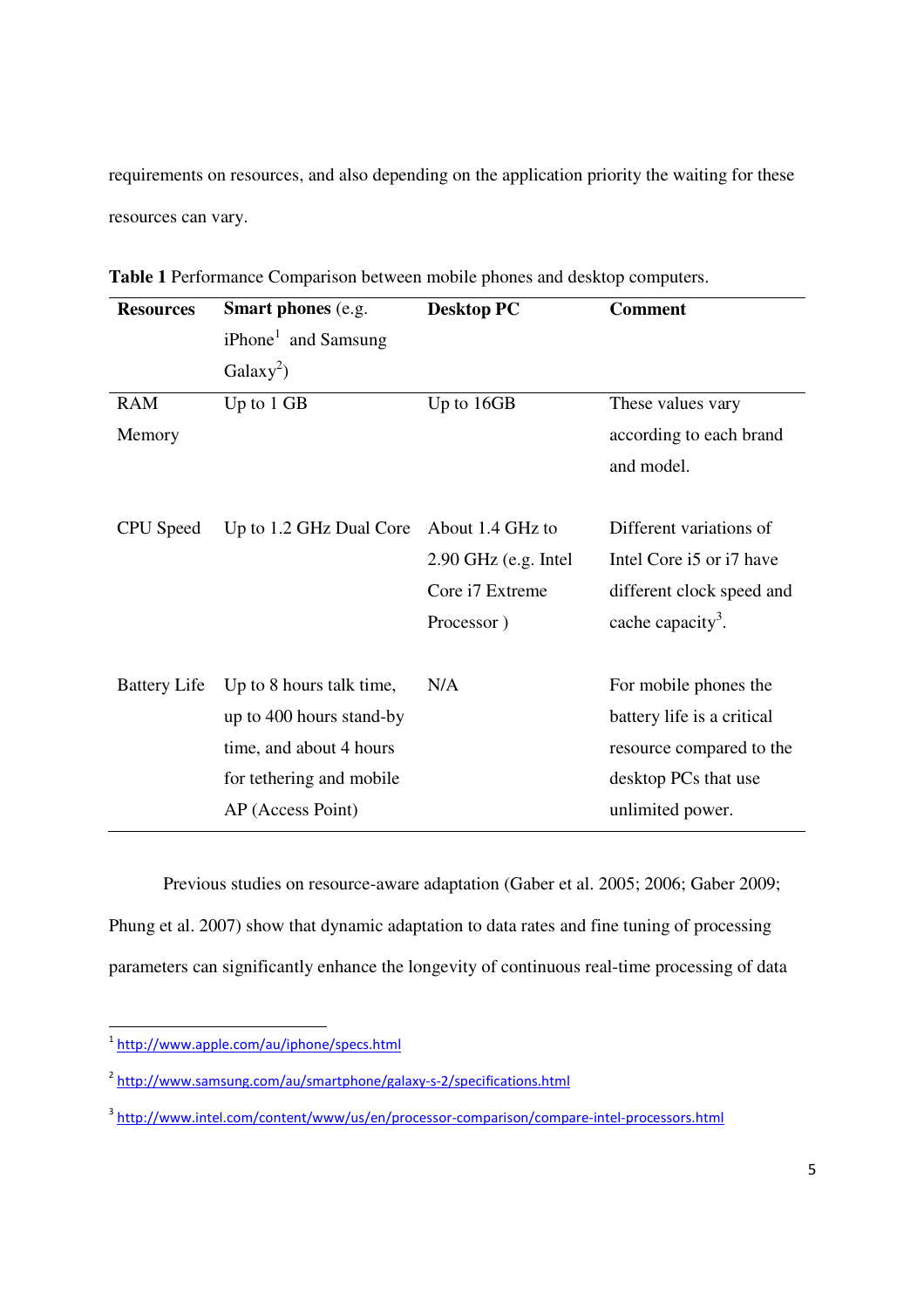streams in mobile environments. The Granularity-based Adaptation (GA) (Gaber et al. 2004) is a generic efficient adaptation approach that can be used with any data stream mining technique running on a resource-constrained device. This approach facilitates adaptation of data mining algorithms to varying data rates and available computational resources in mobile devices.

In addition to availability of resources, mobile data mining application's accuracy requirements vary according to the occurring situations. For example, a health monitoring application requires lower accuracy when the patient is healthy and the occurring situation is 'normal'. A situation-aware adaptation technique controls the data stream mining settings according to current situations and accuracy requirements to improve the continuity of the running application (Delir Haghighi et al. 2010). There can be other scenarios in which it is important to adjust mining algorithms considering both the current situation and resource availability. An example of such scenario is when a health monitoring application requires high accuracy because the patient's health situation is not normal but the battery level is low. In such cases, there is a need to apply a hybrid adaptation strategy that combines situation and resourceaware adaptation methods (Delir Haghighi et al. 2009; 2010).

We have developed several data stream mining algorithms for Clustering, Change Detection, Classification and Frequent Items Analysis (Gaber et al. 2004; 2005; 2006; Phung et al. 2007) that operate using the above-mentioned principles of adaptation (i.e. resource or/and situation-aware). We have also extended these principles to visualization techniques for data stream mining (Gillick et al. 2006; 2010) on mobile devices as well. There have been application specific systems for mobile data mining that have been built, and several algorithms have been developed to perform analysis on mobile devices. However, till date, an integrated toolkit for performing data stream mining on mobile devices which has a range of algorithms to facilitate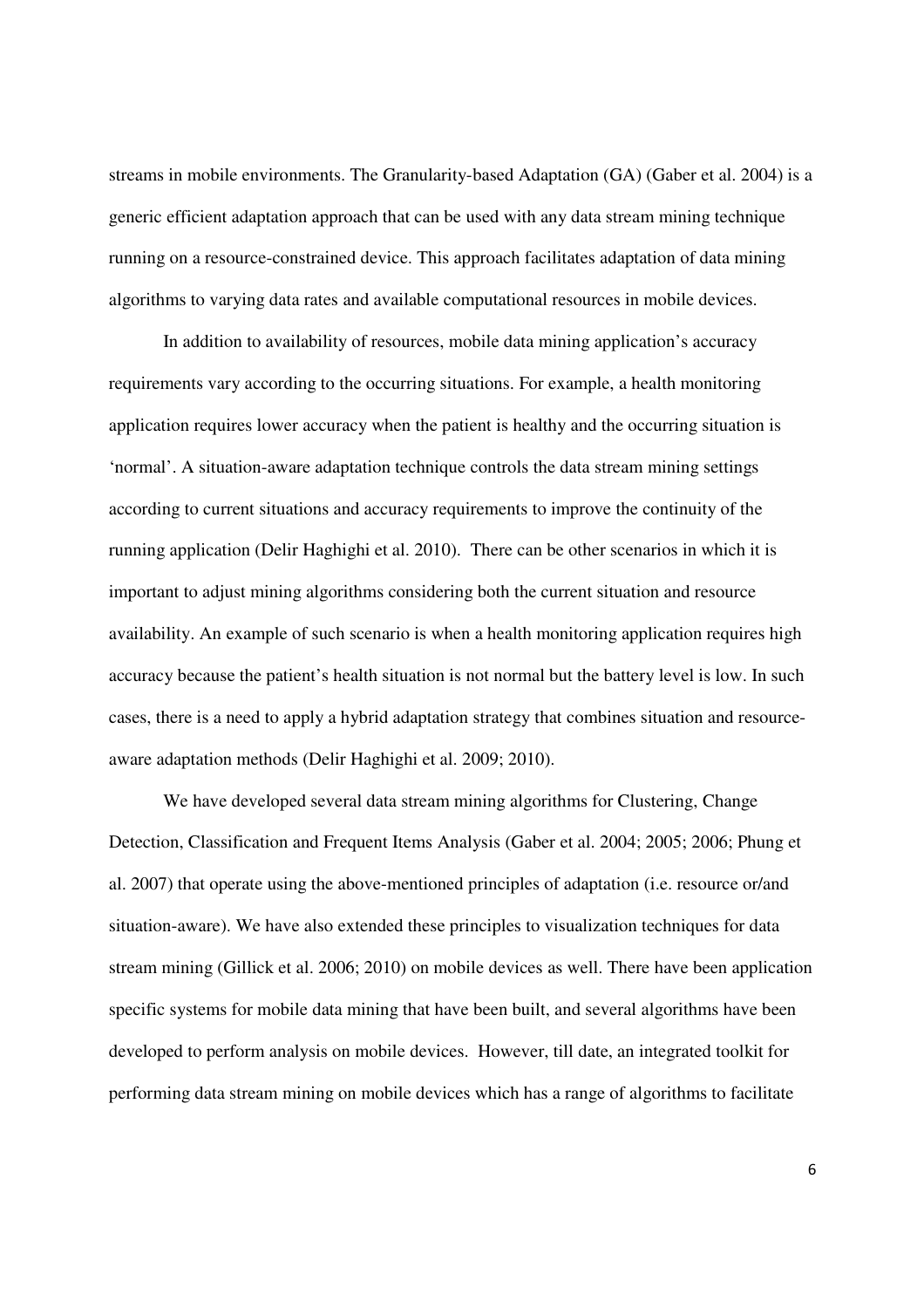different types of applications has not been developed (Krishnaswamy et al. 2009). In this article, we present the pioneering mobile data mining toolkit: Open Mobile Miner (OMM).

 The primary motivations for the development of this platform are as follows: i) to provide a platform for evaluation of new and existing mobile data stream mining techniques by the research community; ii) to encapsulate extensibility of the toolkit by easy integration of new and existing data stream mining algorithms into the toolkit that may or may not have adaptation mechanisms incorporated; iii) to interface with a range of input sources for data streams including Bluetooth-enabled sensors, previously recorded data, distributed data, and synthetic data; iv) to allow flexible, application specific visualizations to be developed; v) to enable easy deployment of mobile data mining applications on a range of mobile devices; and vi) to present case studies that show applicability of OMM to a wide range of information systems and ecommerce applications, and healthcare.

Thus, the above considerations form the requisite functionality that has driven the development of the OMM. The key unique contributions of this paper include:

- the pioneering OMM software platform and its adaptation model that controls mobile data mining algorithms by factoring in resource availability and/or occurring situations;
- formalization of the situation-aware and hybrid adaptation strategies using the notions of criticality;
- experimental evaluation which demonstrates the benefits and transparency of the situation-aware and hybrid adaptation methods;
- a case study which demonstrates the ease of developing and deploying information systems through incorporating mobile data mining applications.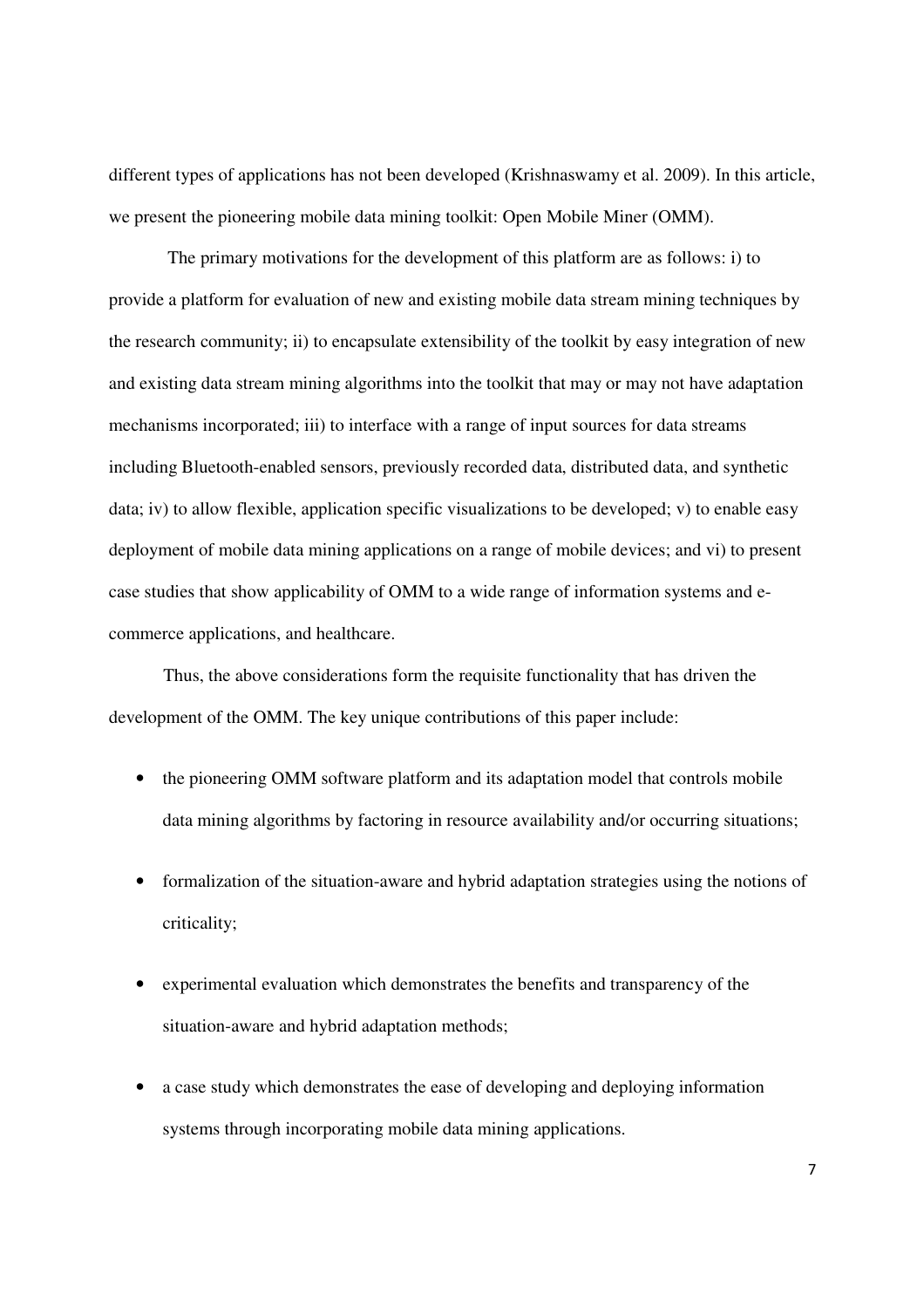The rest of the paper is organized as follows: Section 2 presents the theoretical overview of the adaptation process and situation inference for mobile data mining algorithms. Section 3 presents an overview of the architecture of the Open Mobile Miner (OMM) with a discussion on its components. Section 4 presents the implementation and operation of the Open Mobile Miner. Section 5 presents a mobile healthcare case study that uses OMM's underlying approaches for mobile data mining and applies situation- and resource-aware and hybrid adaptation methods. This is followed by the details of our experimental evaluation of this case study to validate the benefits of situation-aware adaptation. Finally, the paper is concluded in Section 6.

#### **2. Adaptation and Situation Inference for Mobile Data Mining**

This section provides an overview of the theoretical concepts underpinning the adaptation process. This is important in terms of understanding both the operation of the OMM (Open Mobile Miner) toolkit as well as the adaptive algorithms that form the core of OMM. However, in developing the platform, we have been conscious of the fact that there will be other mobile data stream mining algorithms that may or may not conform to adaptation. Furthermore, there may in the future be analysis algorithms that perform adaptation using varied strategies. Thus, the toolkit decouples the adaptation from the analysis such that algorithms can leverage the adaptation mechanisms or they can execute without adaptation.

Adaptation strategies in OMM can be categorized into two main classes: resource-aware and situation-aware strategies. To enable flexibility in OMM, adaptation can be achieved using each approach individually or by combining both approaches as a hybrid technique. The adaptation is performed transparently and is hidden from the user. The following subsections describe the underlying concepts of the resource and situation-aware adaptation.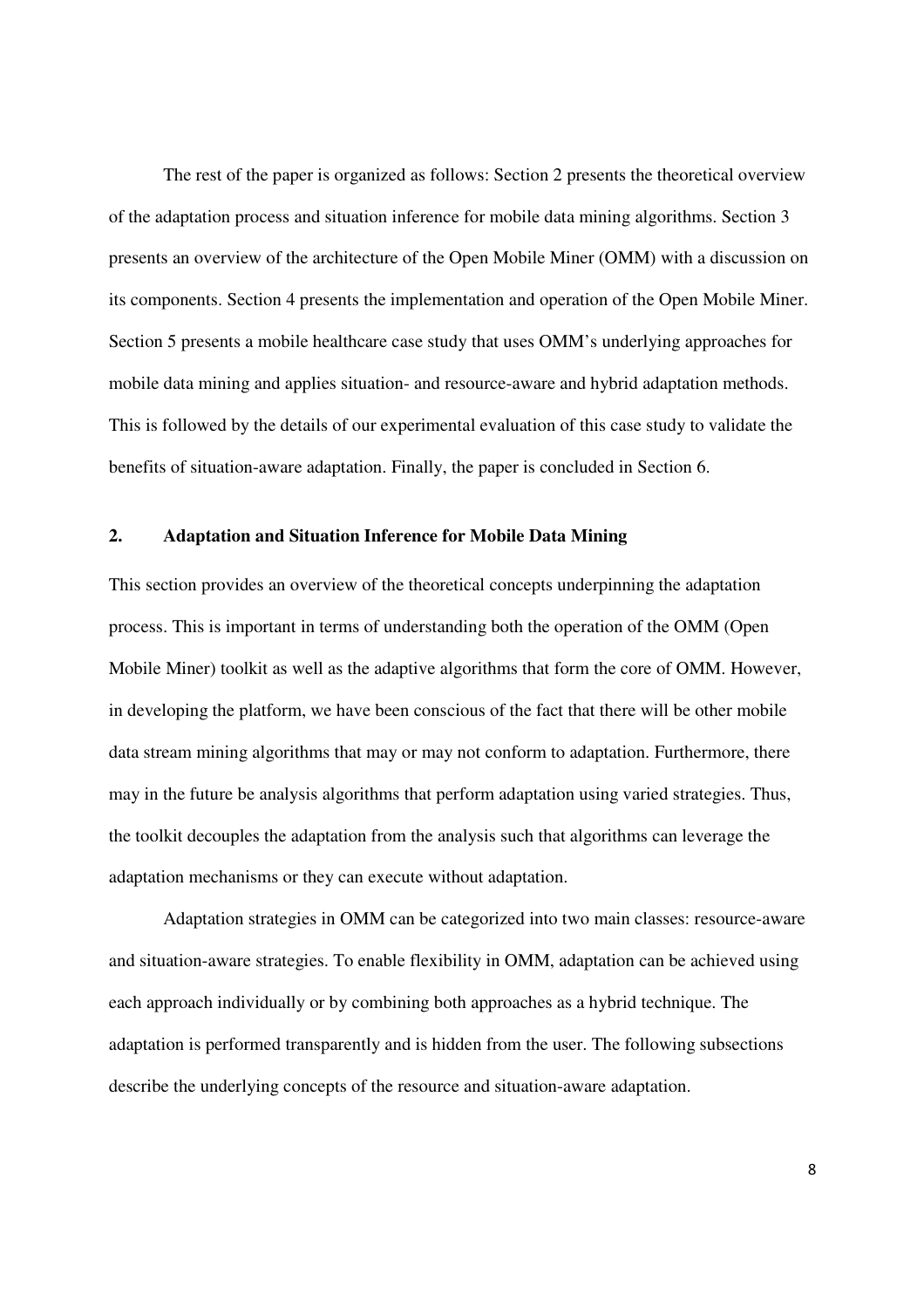#### *2.1 Resource-Aware Adaptation*

The dominating factor of mining stream data on mobile devices is the high input rate with regard to the available computational resources. Data Streams are generated and sent in real-time in a stream format. The input rates of data streams can range from hundreds of records per second to megabytes or terabytes of tuples per second (Gaber 2009). Given the fact that the state-of-the-art techniques in the area have only focused on data reduction or approximating the results in a low complexity of space and time, we have proposed to adapt the mining algorithm according to resource availability and data stream rate. This approach is termed granularity-based adaptation (Gaber 2009). The granularity-based adaptation approach has three different variations:

• AIG (Algorithm Input Granularity) is a process that adapts the data rates feeding into the algorithm according to the battery charge (see Figure 1).



**Figure 1** Input and output rate adaptation based on resource levels using AIG and AOG.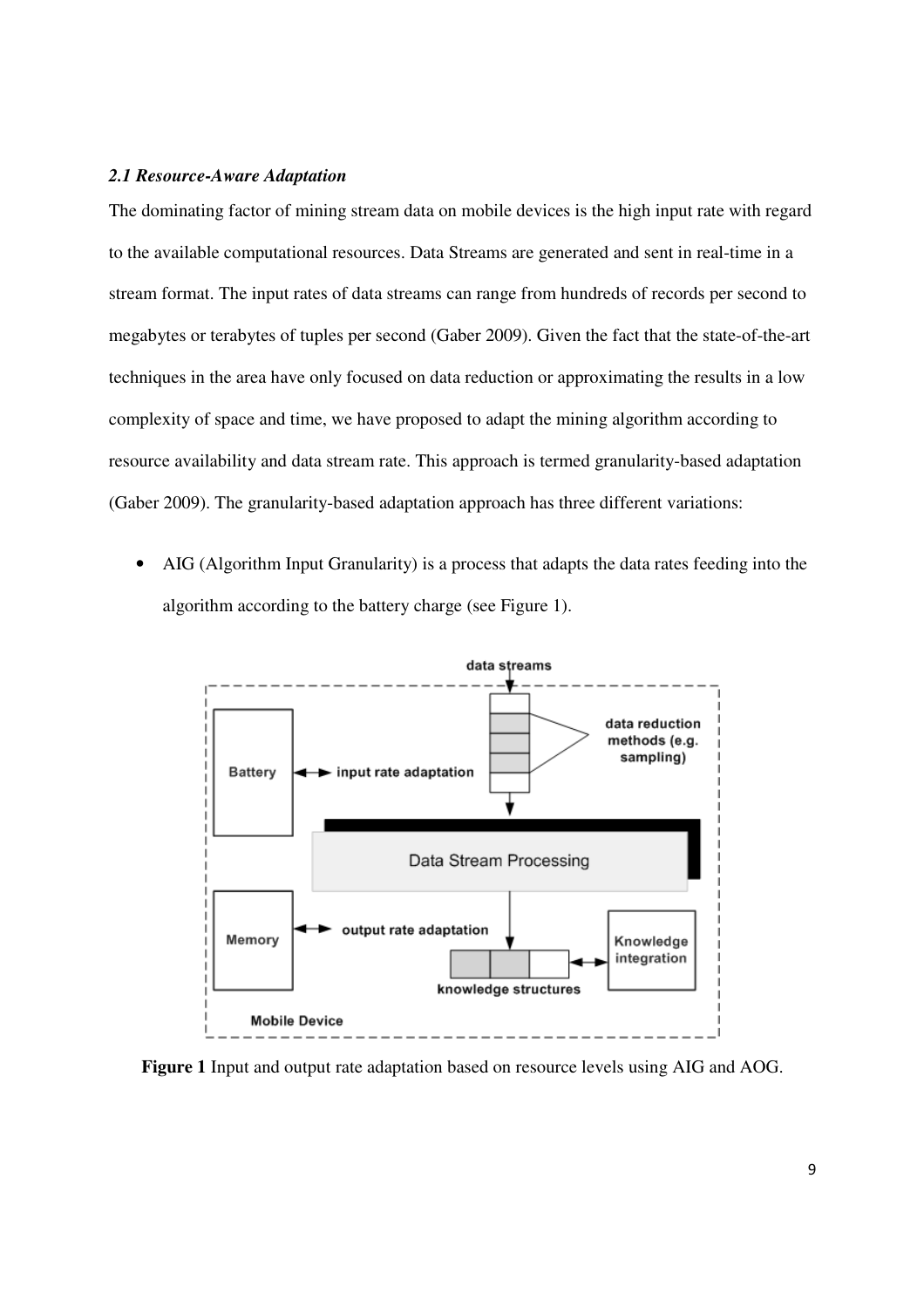- AOG (Algorithm Output Granularity) provides adaptability by adjusting the algorithm output rate (e.g. the number of clusters) (see Figure 1).
- APG (Algorithm Processing Granularity) performs adaptation of the processing settings of the algorithm with respect to the CPU usage.

Resource-aware adaptation focuses on resources (i.e. memory, battery and CPU). Yet, the mobile data mining algorithm's cost-efficiency with regards to resource utilization can be improved further by factoring in the entire situational context of the application. This is due to the fact that the data mining application's requirements in terms of the accuracy (and therefore resource consumption) vary according to the current situations. The next subsection discusses the concept of situation-aware adaptation and the situation inference model that it applies.

#### *2.2 Situation-Aware Adaptation*

Resource-aware adaptation aims to adjust the algorithm input and output rates (i.e. the algorithm accuracy) according to the resource levels of mobile devices to preserve resources. When the resource levels are low, a resource-aware adaptation moderately reduces the algorithm accuracy by decreasing the input or output rates. A high level of accuracy (without using adaptation) consumes resources quickly and can result in the mobile application failure.

The accuracy requirements of a mobile data mining application can change based on the occurring situations. By situations we mean real-life situations such 'fire\_threat' or 'driving'. There are certain situations in which applications do not need high accuracy such as the 'healthy/normal' situation in a health monitoring application. However, there are other situations like 'hypertension' (caused by high blood pressure) which will require a higher level of accuracy. A situation-aware approach can increase the accuracy during critical situations where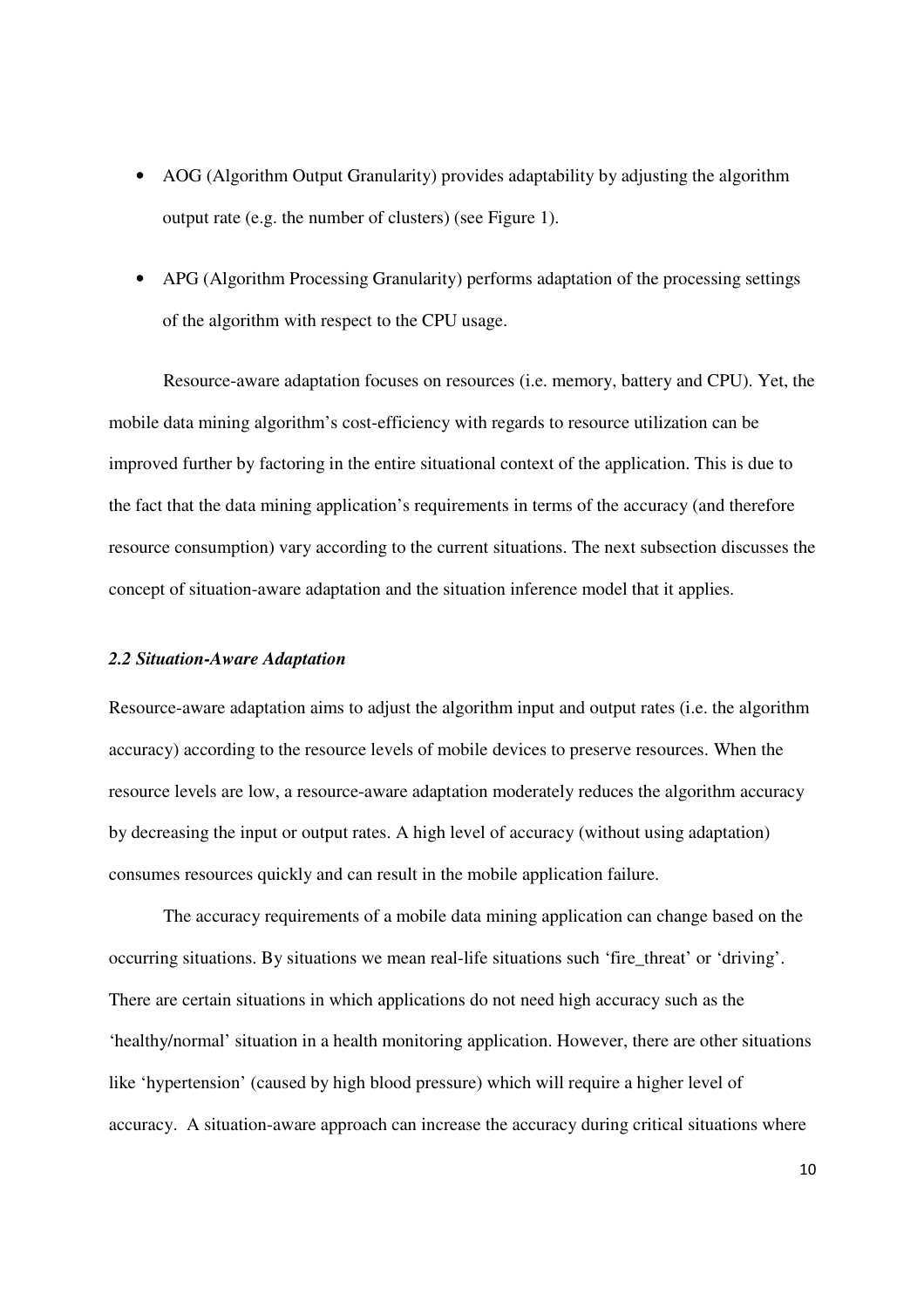there is a need for closer monitoring and detailed output. However, when the current situation requires less frequent data analysis and less detailed mining results (i.e. low accuracy), this adaptation technique can decrease the algorithm accuracy to preserve resources.

#### *2.2.1 Situation Inference*

To provide situation-awareness, there is a need for a context modeling and reasoning technique that can represent the current situation and more importantly is able to infer the situations from low level context. Individual contextual parameters provide a limited view of the real-world and a partial understanding of the environment (Padovitz et al. 2004). Multiple contextual parameters can be aggregated by employing reasoning techniques and used for inferring situations (Padovitz et al. 2004). Fuzzy Situation Inference (FSI) technique (Delir Haghighi et al. 2008) is a novel context modeling and reasoning approach that we have developed to identify and represent realworld situations as well as the uncertainty associated with these situations. The inferred situations are used to enable a smooth and fine-grained adaptation of data mining algorithms' settings according to application constraints.

FSI integrates fuzzy logic into the Context Spaces (CS) model (Padovitz et al. 2004). It uses the benefits of the CS model for supporting pervasive computing environments while incorporating fuzzy logic to deal with uncertainty associated with real-world situations. In FSI, fuzzy rules can be specified for situations of interest by domain experts in the process of knowledge acquisition by FSI developers or designers. The rules can be extracted by some tools or manually. Once the rule repository has been developed it can be maintained and updated by domain experts in the same way that they are initially acquired. Additionally rules can be generated by data stream mining algorithms and based on their extracted knowledge (Gaber et al. 2004), and then validated by domain experts. Throughout the lifetime of rule repository, rules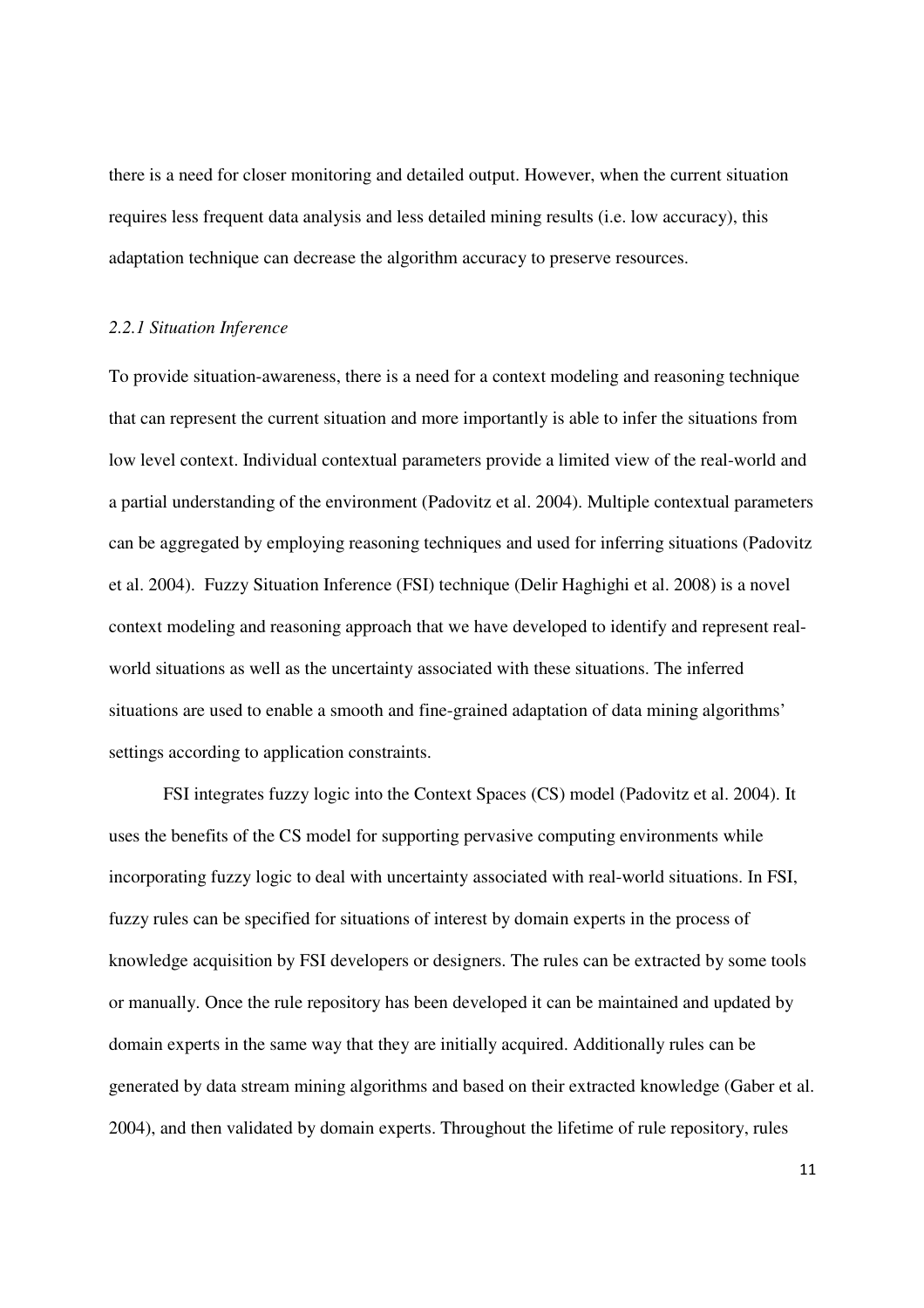can also be refined using data stream mining algorithms such as clustering or Detect Change algorithms (Gaber et al. 2005). It is worth mentioning that development of such a tool (or approach) for rule acquisition and maintenance goes beyond the scope of this paper. However such a tool will be very useful and is considered as our future research effort.

To model the importance of conditions, we assign a weight *w* to each condition with a value ranging between 0 and 1. The sum of weights is 1 per rule. A weight represents the importance of its assigned condition relative to other conditions in defining a situation. An example of a FSI rule is as follows:

*IF systolic\_blood\_pressure is 'high' AND diastolic\_blood\_pressure is 'high' AND heart\_rate is 'fast' THEN situation is 'hypertension'* 

To reason about a situation, rules need to be evaluated to produce a single output that determines the membership degree of the consequent (Zimmerman 1996). Using fuzzy logic, the FSI model is able to compute the individual contribution levels of context values using the trapezoidal membership function. The membership degree of an element represents its contribution level according to the definition of the CS model. The FSI proposes a basic technique for evaluation of FSI rules and conditions joined with the AND operators:

$$
Confidence = \sum_{i=1}^{n} w_i \mu(x_i)
$$
 (1)

where  $w_i$  represents a weight assigned to a linguistic variable such as heart rate, and  $\mu(x_i)$  denotes the membership degree of the element  $x_i$  given that it belongs to an associated fuzzy set. The membership degree represents the contribution level (i.e.  $c_i$ ). The result of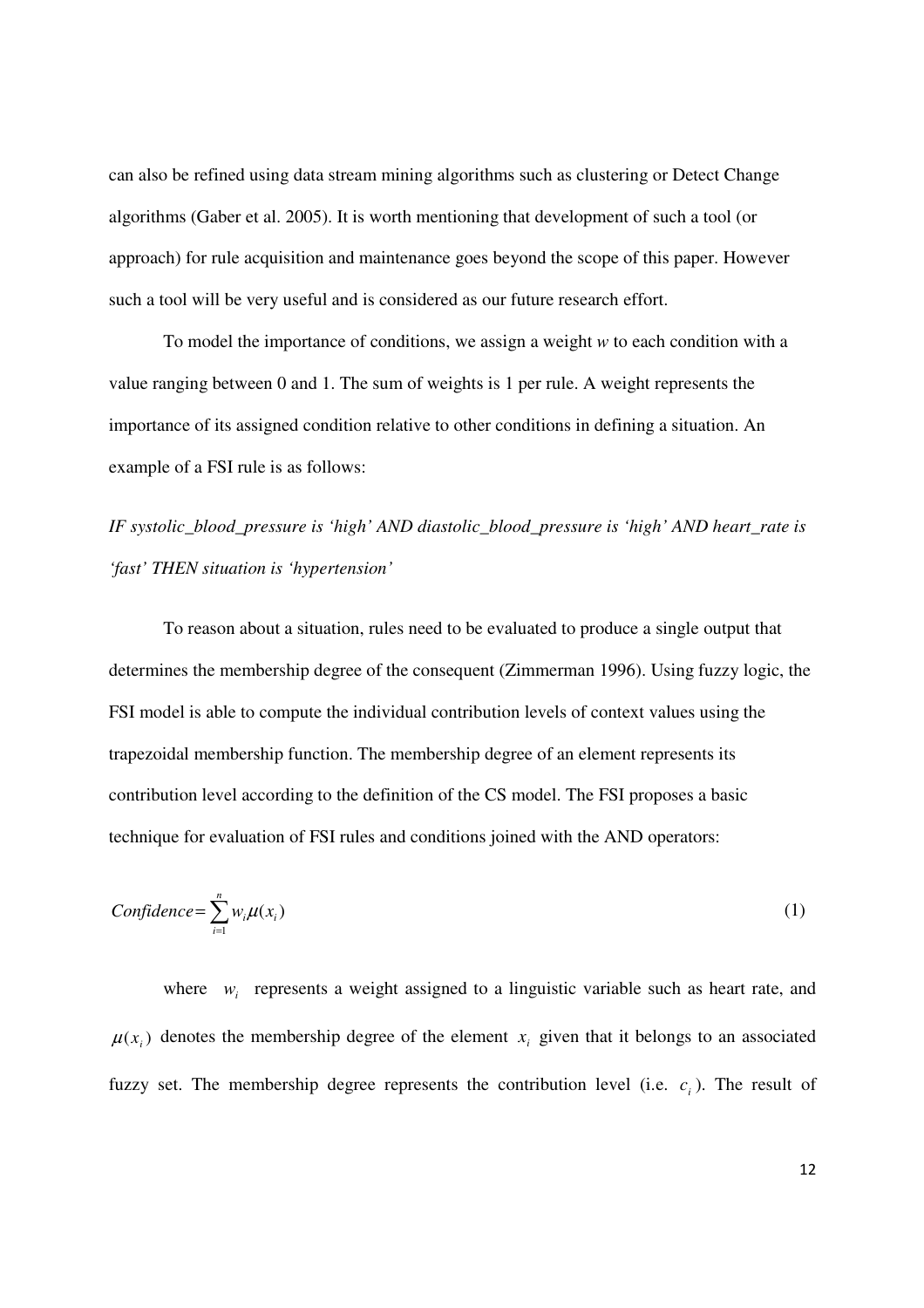$w_i \mu(x_i)$  represents a weighted membership degree of  $x_i$  and *n* represents the number of conditions in a rule  $(1 \le i \le n)$ .

#### *2.3 Adaptation Strategies and Underlying Concepts*

The inferred situations by FSI and their membership degrees are used by situation-aware and hybrid strategies for adaptation of data mining algorithm settings.

- **Situation-Aware Strategy** A situation-aware adaptation technique controls the data stream mining settings (i.e. input and output rates) according to the occurring situations and accuracy requirements of the running application. During adaptation, the preinitialized parameters of mining algorithms such as sampling rate are adjusted according to the degree of membership (i.e. a value between 0 and 1) of occurring situations. The pre-initialized parameters are defined for each situation and reflect the accuracy needs of application during occurrence of that situation.
- **Hybrid strategy** In the cases where both resources and situations are critical and there is a need for high accuracy, the situation-aware approach can result in draining the resources as it does not consider the resource availability. To address the issue and factor in both occurring situations and levels of resources, the hybrid strategy computes each algorithm's parameter value by considering the criticality values of situations and resources (i.e. battery and memory).

Since our adaptation approach includes situation- and resource-aware and hybrid strategies, it is important that the appropriate strategy is selected at run-time. The selection is performed based on the concepts of situation and resource criticality: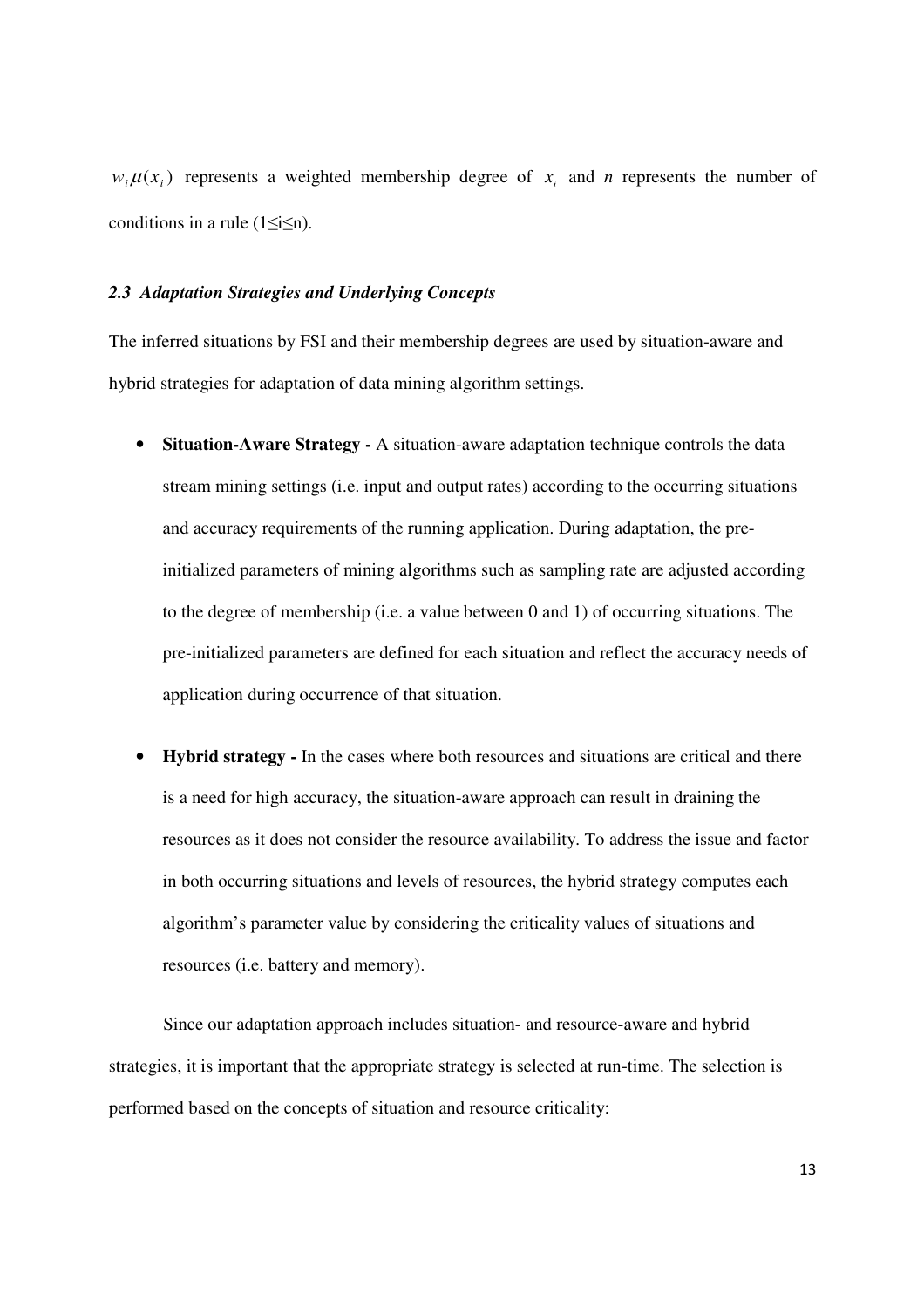- **Situation criticality** We model the application's accuracy requirement (and resource consumption) for a situation by the concept of situation criticality. The criticality of a situation can be expressed by a value between 0 and 1. If a situation requires closer monitoring and more detailed data analysis output, it should be given a higher criticality value (closer to 1), and if the situation needs a lower level of accuracy, it should be assigned a lower criticality value (closer to 0).
- **Resource Criticality Resource criticality is used to model the availability of resources** and expressed as a value between 0 and 1. When a resource such as memory is fully available (i.e. 100%), its criticality value is 0 which implies it is not critical.

To define the low and high criticality levels, there is a need to for using a point of reference that values can be compared to. This is achieved by assigning thresholds (i.e. a value between 0 and 1) to resource and situation criticality. These thresholds are application-specific and determined by system designers and application domain experts. For example, the situations above the upper bound threshold with a value of 0.7 can be considered as critical situations requiring high accuracy. The situations below the lower bound threshold which is assigned a value of 0.3 can be regarded as non-critical. Non-critical situations do not need high accuracy.

Using criticality values and thresholds enables the Controller to compare resources according to their levels and situations with regard to the application's accuracy requirement, and determine which strategy can achieve the required accuracy while using resources efficiently.

#### *2.2.3 Criticality variations and the selection technique*

The controller component of the situation and resource-aware adaptation framework is developed according to the four main variations. Table 2 presents these cases that can occur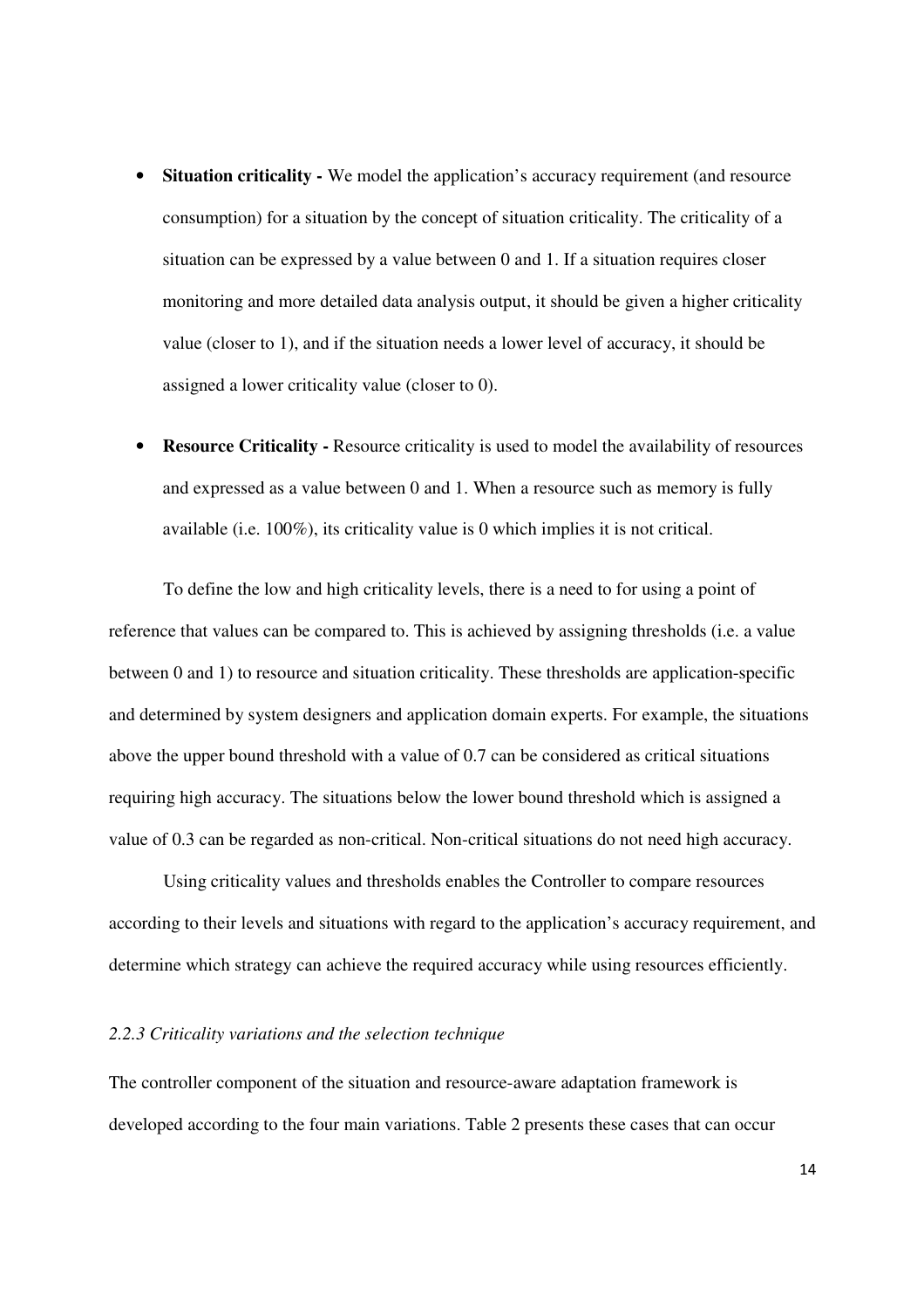according to the criticality of resources and situations during the application run, and shows the level of accuracy that is achieved by each adaptation strategy.

| S.C  | R.C  | S.A. method   | R.A. method   | Hybrid method     |
|------|------|---------------|---------------|-------------------|
| Low  | Low  | Low accuracy  | High accuracy | Moderate accuracy |
| Low  | High | Low accuracy  | Low accuracy  | Low accuracy      |
| High | Low  | High accuracy | High accuracy | High accuracy     |
| High | High | High accuracy | Low accuracy  | Moderate accuracy |

**Table 2** Adaptation results considering criticality variations.

S.C., R.C., S.A. and R.A. stand for situation criticality, resource criticality, situation-aware, and resource-aware.

We now discuss the selection process based on the assumption that the low accuracy results in less resource consumption and the high accuracy increases the resource consumption.

- 1) *When the criticality values of both resources and occurring situation are low.* In such cases, the situation-aware technique aims to preserve resources by decreasing the accuracy because the criticality value of the occurring situation is low. Conversely, the resource-aware approach aims to increase the accuracy because of the resource availability. The hybrid method combines both situation and resource-aware methods, and therefore it attempts to maintain a moderate level of accuracy but higher than the situation-aware adaptation which is not needed by the application. Therefore, in such scenarios, the situation-aware technique can be considered a better choice.
- 2) *When the criticality value of occurring situation is low but the resource criticality is high*. In this case, the situation-aware strategy reduces the accuracy and resource consumption. Meanwhile, in such cases, since the resource criticality is high, the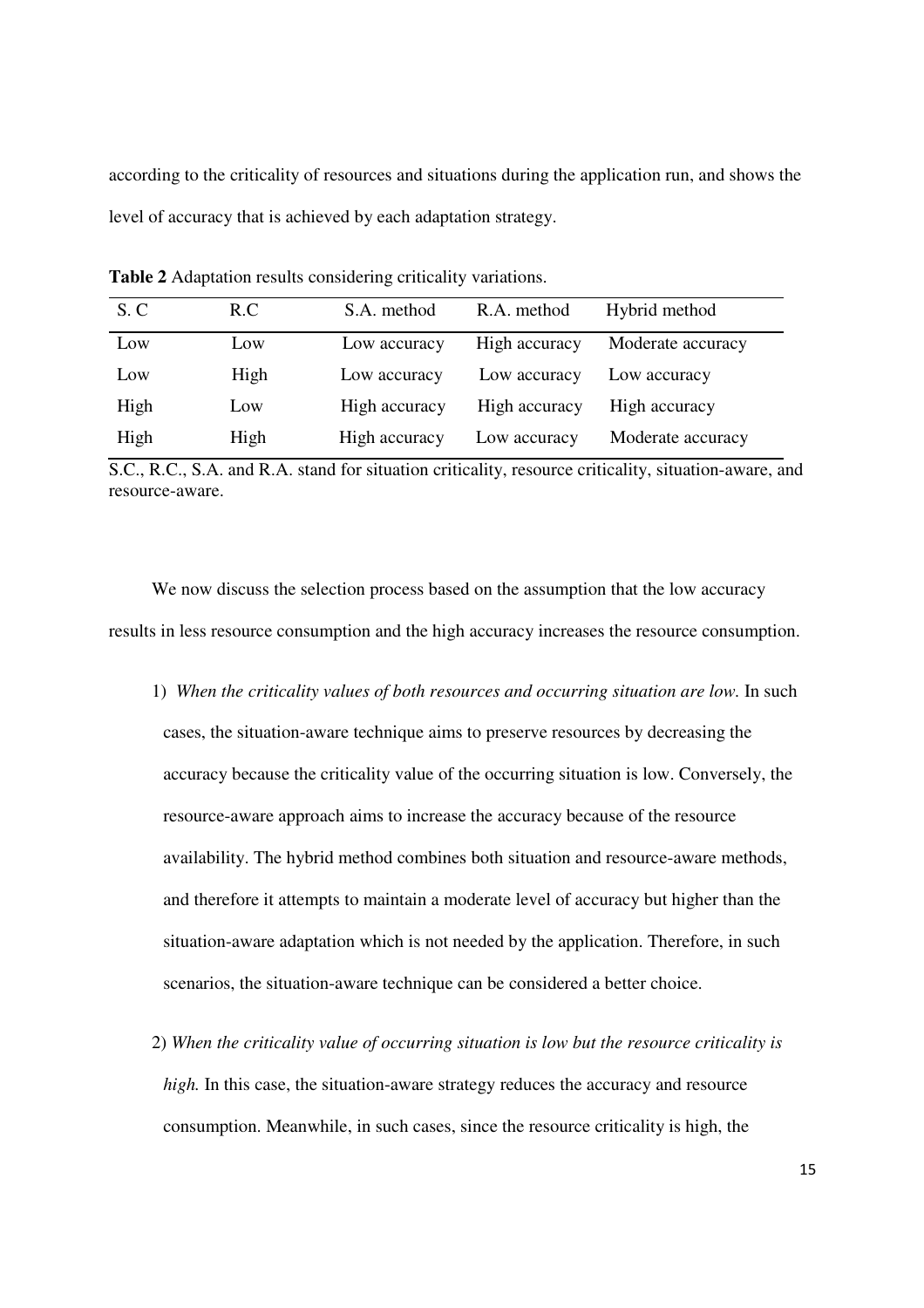resource-aware method also decreases accuracy to preserve resources. The hybrid strategy considers both resource availability and occurring situation and attempts to decrease the algorithm accuracy. Therefore, in this case either of the strategies (situationaware or hybrid) can be selected. However, the hybrid technique requires more computation because it executes both resource and situation-aware methods. Hence, the situation-aware approach is preferred to the hybrid technique.

- 3) *When the criticality value of the occurring situation is high but the resource criticality is low.* In this scenario, the situation-aware strategy increases the input and output rates to meet the application's requirement for high accuracy. Since resources are available, the resource-aware method also aims to increase the accuracy. Hence the hybrid method that integrates the situation and resource-aware strategies results in high accuracy. With regards to this variation, the results of situation-aware and hybrid methods are similar but the situation-aware technique requires less computation and is considered a better choice.
- 4) *When the criticality values of resources and occurring situation are high.* In this scenario, the hybrid technique is a better choice as the situation-aware method will drain the resources to maintain high accuracy. The hybrid method considers both occurring situations and resource levels, and enables the algorithm to use resources efficiently while providing an acceptable level of accuracy that is required by the current situation.

Table 3 presents the notation used in the algorithm for selecting the adaptation strategies.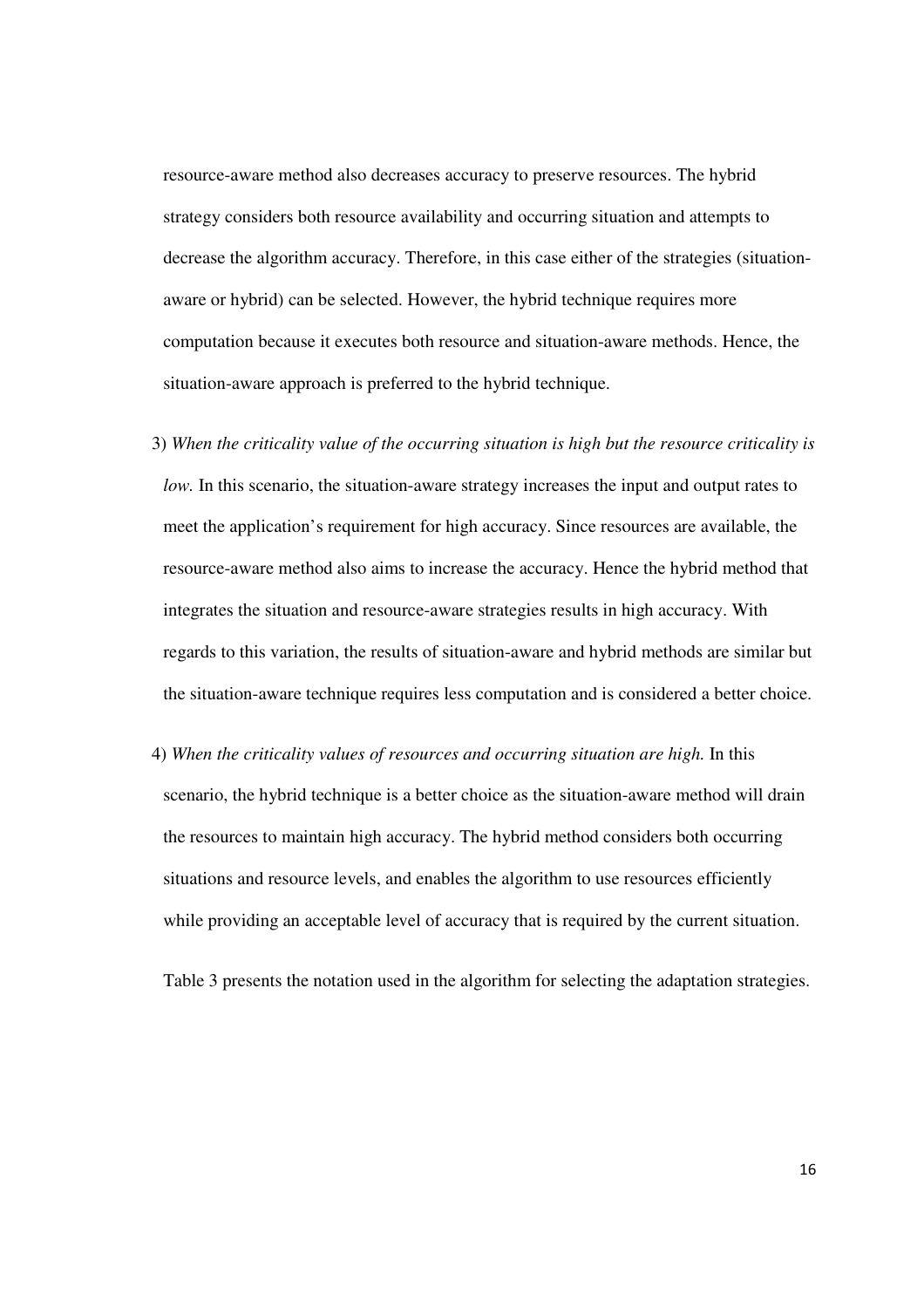**Table 3** Symbols used in the strategy selection algorithm.

| Symbol               | Meaning                                                            |
|----------------------|--------------------------------------------------------------------|
| R                    | Vector of resources $R = \{r_1, r_2, , r_i\}$                      |
|                      | Vector of inferred situations $S = \{s_1, s_2, , s_i\}$            |
| $\mu(s_i^{highest})$ | Function returning the situation with highest degree of membership |
| $C(s_i^{highest})$   | Criticality of the situation with the highest membership degree    |
| $C(r_i)$             | Criticality of a resource $r_i$                                    |

Figure 2 shows the algorithm used for selection of adaptation strategies. The Adaptation Engine (AE) periodically obtains resource levels and inferred situations. At the beginning of each time interval, the AE checks the criticality level of each resource. If all the resources are available (i.e. criticality value is low), AE triggers the situation-aware strategy. Situation-aware adaptation adjusts all the parameter values according to the occurring situation and returns the adjusted values of parameters used for controlling the mining algorithm settings.

```
1. Get R from RM
2. Get S from FSIE
3. Get the highest situation s_i^{light}4. Get the C(s_i^{higher})5. For each r_iGet the C(r_i)If C(r_i) is low
         Do situation strategy
      Else
         If C(s_i^{highest}) is low
             Do situation strategy
         Else
             Do hybrid strategy
         End If
      End If
  End For
```
**Figure 2** The pseudo code of Controller for selecting the adaptation strategies.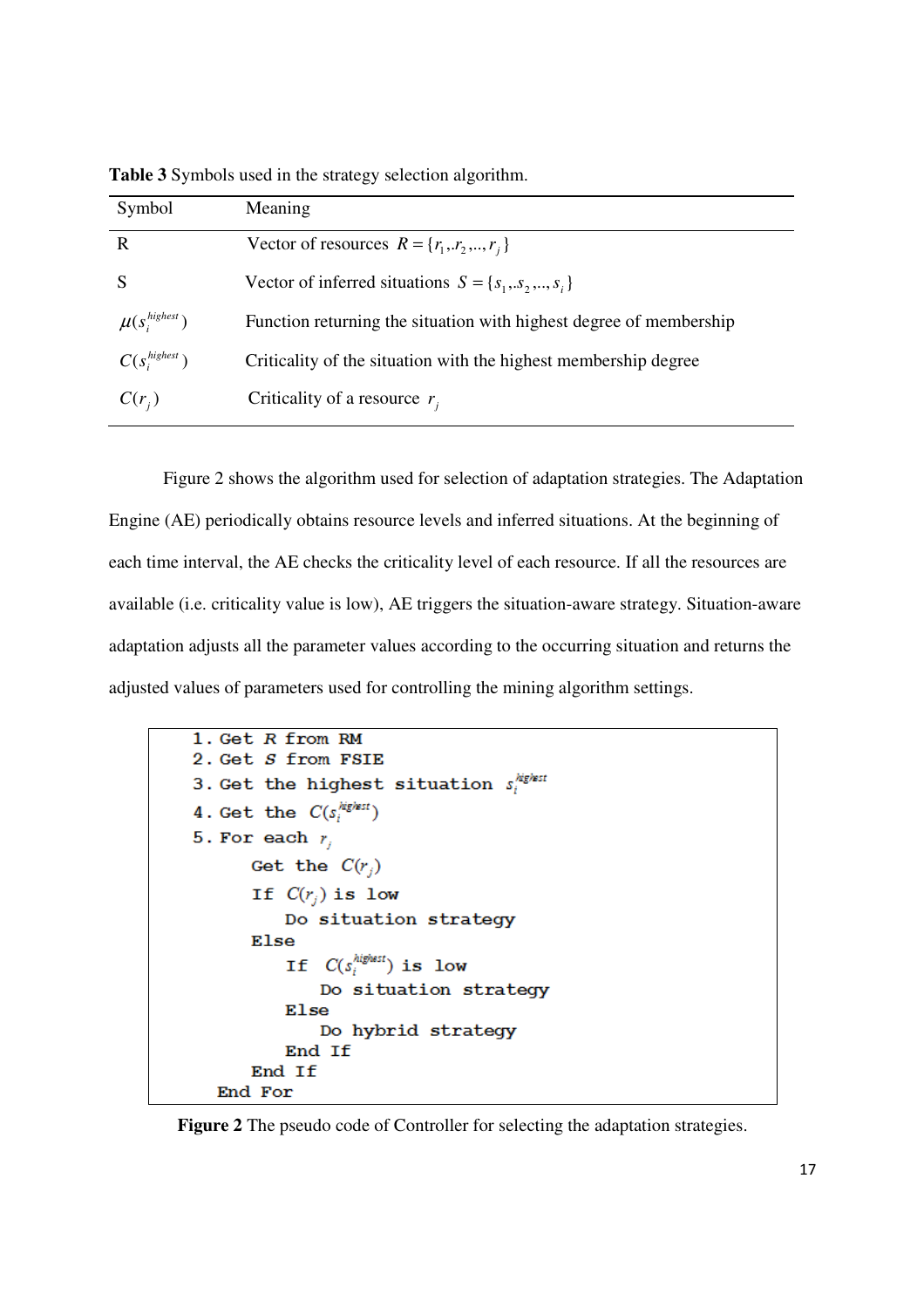If one of the resources is running low, the AE checks the inferred situations reported by FSI Engine (FSIE) and considers the criticality value of the situation with the highest membership degree. The highest grade of membership implies the highest level of confidence in occurrence of a situation. The AE considers this situation as the current situation.

If the situation with the highest membership degree has a low criticality value, it means the application requires low accuracy, and the Controller executes the situation-aware adaptation again. However, if the occurring situation's criticality value is high, the Controller triggers the hybrid adaptation strategy that combines situation and resource-aware methods and uses the results of both to determine the adjusted value of the mining parameter.

## **3. An Overview of the OMM Toolkit**

The Open Mobile Miner (OMM) toolkit is a generic toolkit for mobile data mining. OMM is easy to use and extensible, and can be deployed on a range of mobile devices and customized for application specific needs. OMM leverages a holistic adaptation approach for mobile data mining that we have developed. Figure 3 shows the OMM architecture.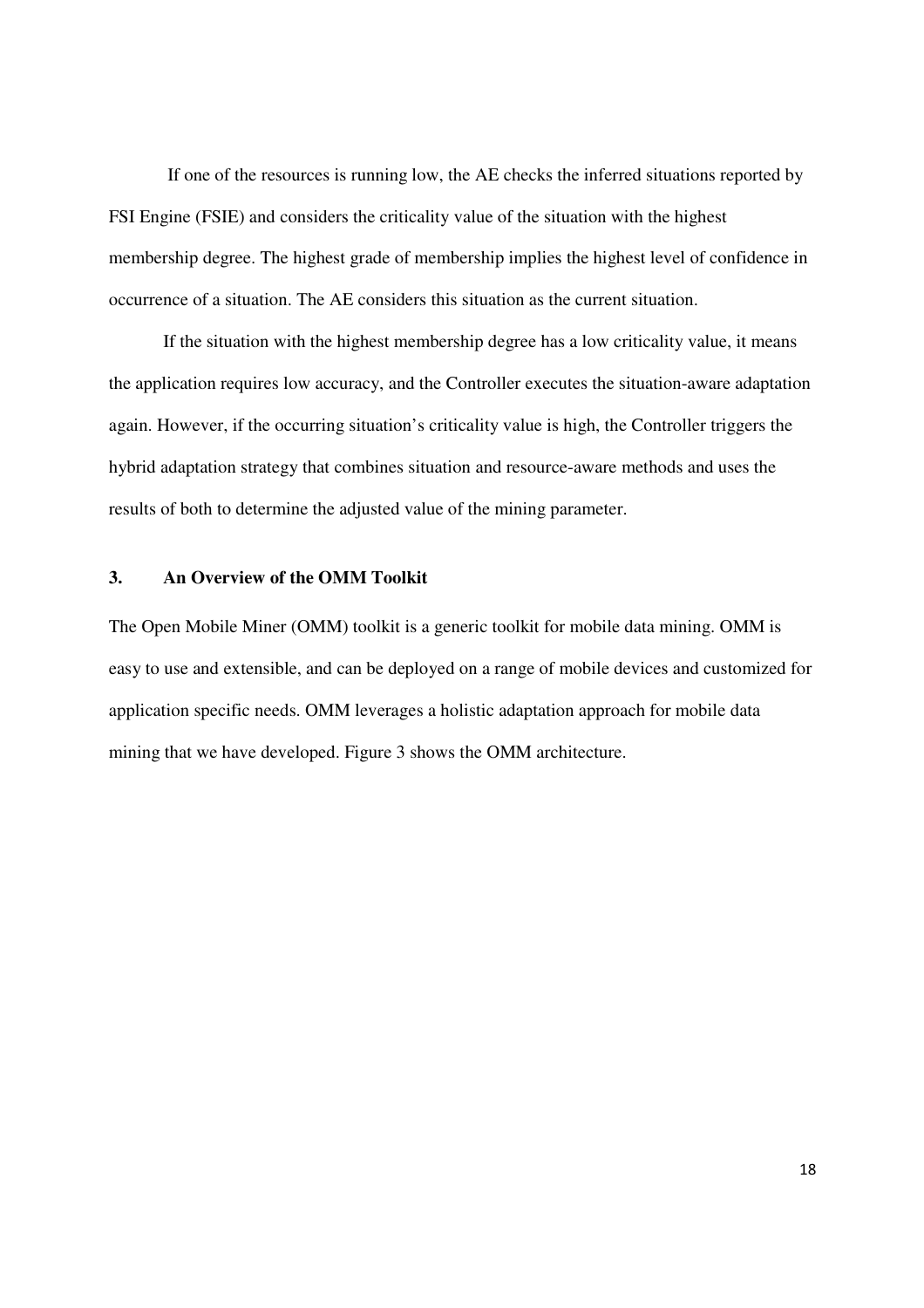

**Figure 3** An overview of the Open Mobile Miner (OMM) toolkit.

OMM presents an important step forward in taking mobile data mining from theory to real-world application development and deployment. The key components of the architecture are as follows:

**Data Sources -** The streams of data that need to be analyzed are generated at the data sources. OMM can receive and analyze data from four different sources: i) sensors or biosensors that transmit either though Bluetooth, WiFi, or other protocols; ii) a data generator that can generate a specified number of streams each with a specified distribution (e.g. Binomial, Gaussian, Poisson, Uniform etc.), for the specified parameters; iii) reading recorded data in a local CSV file and re-play it as a stream; iv) replay the contents of a CSV file as a stream from a web source.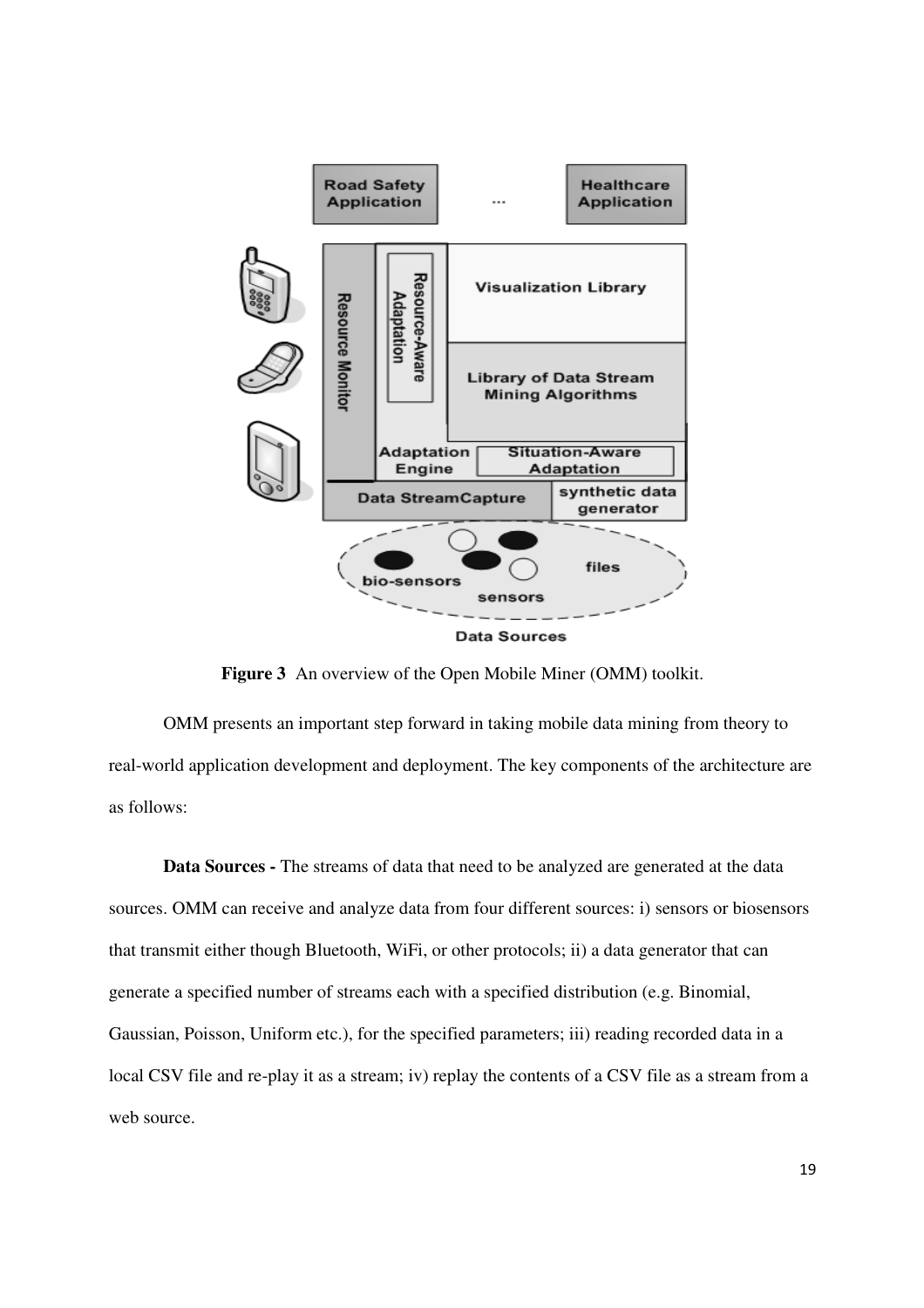**Data Stream Capture -** This component receives data streams from the various sources and passes it either to the data stream mining algorithms or the adaptation engine depending on whether the analysis process has been initialized to operate in an adaptive manner or not. This component may perform some buffering of data so as to enable determining the data rate and preventing loss of data.

**Resource Monitor -** This component is responsible for assessing the levels of memory, processor and battery available on the device. This information in conjunction with the data stream rates constitutes the principal basis for performing adaptation. Resource monitor primarily communicates the resource level information to the Adaptation Engine. This component is – unlike the others – operating system specific. Given the range of mobile devices that are being developed and their diverse operating systems (e.g. Nokia phones run the Symbian OS, Google GPhone runs the Android OS and the iPhone runs iPhone OS) – this component has to implement the OS specific functions to access low-level computational characteristics.

**Library of Data Stream Mining Algorithms -** The analyzer library provides a range of data stream mining analysis algorithms for mobile data mining. Table 4 shows the implemented algorithms in OMM (discussed in Section 3). All these algorithms are able to operate on realtime data streams such as data from sensors or biosensors.

| Method         | Algorithm                                                               |  |
|----------------|-------------------------------------------------------------------------|--|
| Classification | LightWeight Classification (LWClass) (Gaber et al. 2004) integrates     |  |
|                | the AOG concept into K-Nearest-Neighbours classification.               |  |
| Clustering     | LightWeight Cluster uses an AOG-based clustering algorithm that         |  |
|                | considers a threshold distance measure for clustering of data (Gaber et |  |

**Table 4** A list of OMM Algorithms.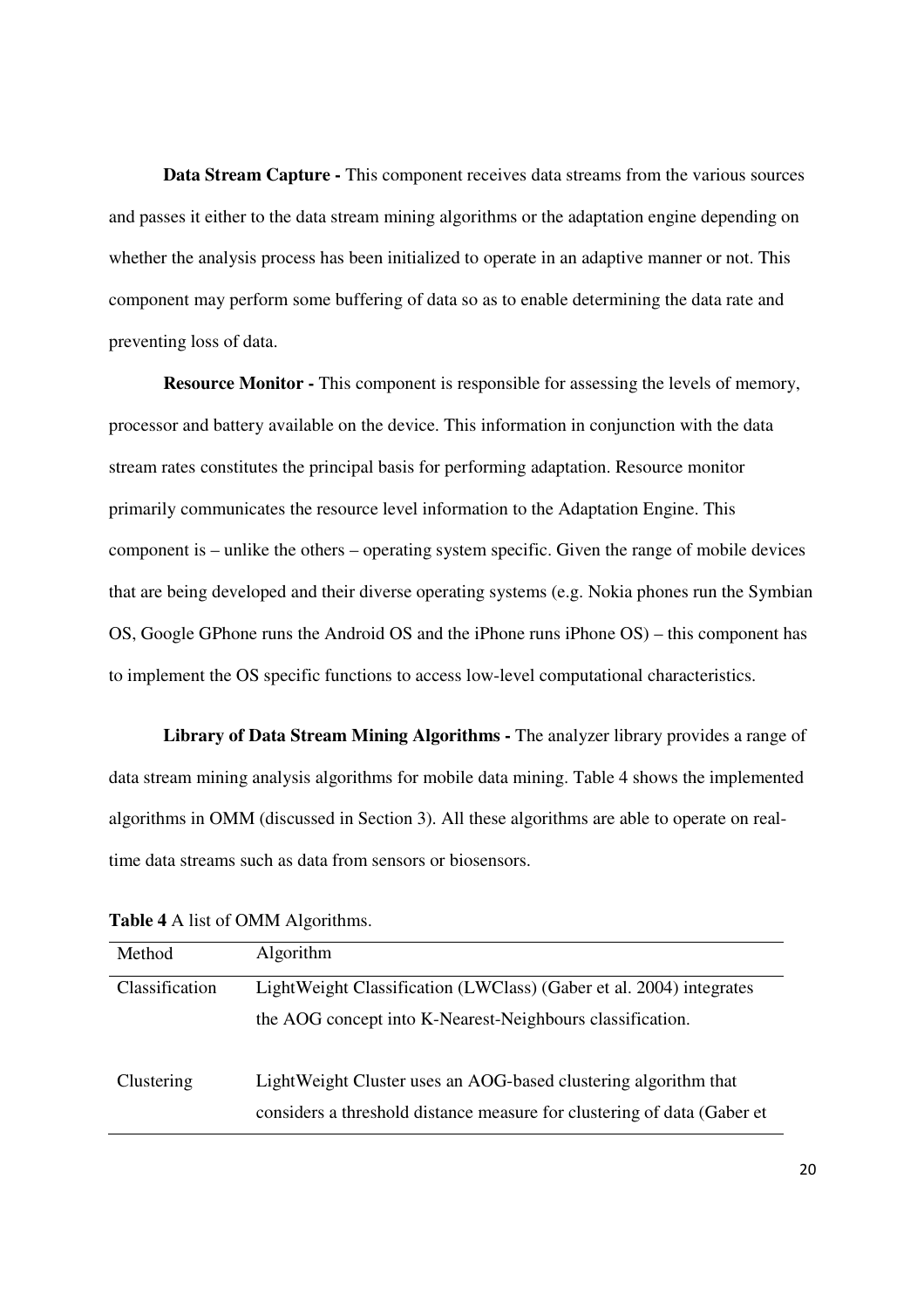|                       | al. 2004)                                                                |  |
|-----------------------|--------------------------------------------------------------------------|--|
|                       | RA-VFKM integrates AOG with VFKM (Very Fast K-means) (Shah               |  |
|                       | et al. 2005)                                                             |  |
|                       | RA-Cluster and ERA-Cluster (Gaber and Yu 2006; Phung et al. 2007)        |  |
|                       | is an adaptive micro-clustering algorithm using concepts of AOG, AIG     |  |
|                       | and APG.                                                                 |  |
|                       |                                                                          |  |
| Time series           | RA-SAX (Resource-Aware version of Symbolic Approximation                 |  |
| analysis              | (SAX)) is a resource-aware time series analysis technique (Lin et al.    |  |
|                       | $2003$ ).                                                                |  |
|                       |                                                                          |  |
| <b>Frequent Items</b> | LightWeight frequent items (Gaber and Yu 2006) is based on AOG           |  |
|                       | first calculates the number of frequent items according to the available |  |
|                       | memory and adjusts this number to deal with the high data rates.         |  |

**Visualization Library -** The visualization library allows the results of the analysis process to be shown using custom visualization techniques. Given that many applications will typically require custom visualizations, the toolkit needs to facilitate integration of application specific visualization. The visualization middleware performs the task of continuously obtaining the output of the algorithms (e.g. cluster details) as they are available and also maintains limited generic information regarding visualization preferences (e.g. colors and shapes used to represent clusters). It is noteworthy that visualization of data stream mining on mobile devices is very much an emerging area of study. As such there are only early results on generic visualization algorithms/techniques that are available in the literature (Gillick et al. 2010). There are many challenges such as coping with incremental results; dynamic changes in the analysis results, coping with the limited screen real-estate that needs to manage screen-clutter as it evolves and having an effective battery-consumption strategy. Clearly, there is also a need for user-evaluation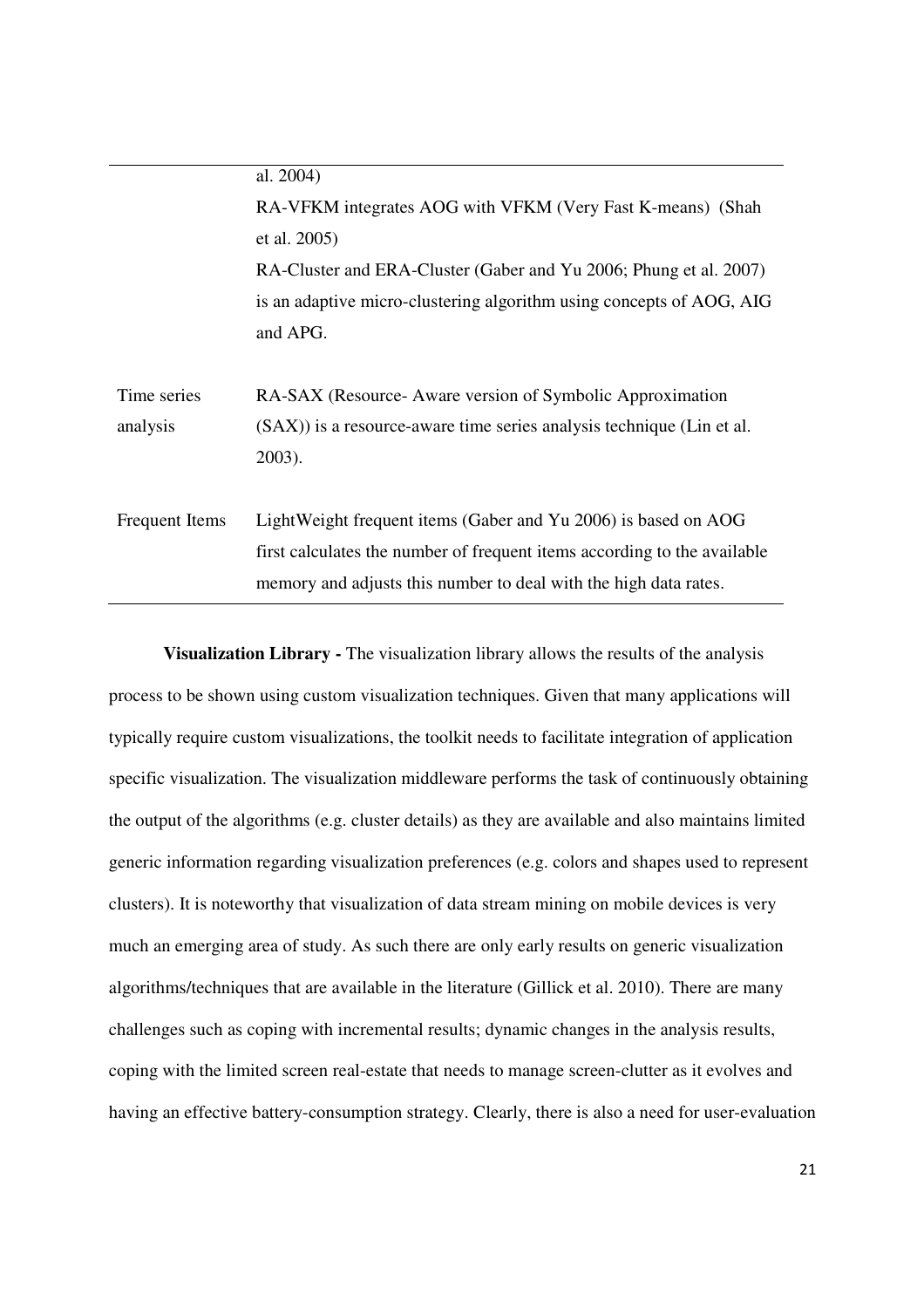in terms of the HCI issues, as well as tailoring of visualizations suited for different kinds of analysis. As such, our approach in this context has been to design OMM such that there are mechanisms to make the output accessible from the analysis process via a visualization middleware and enable the application developers to integrate application-specific visualizations.

**Adaptation Engine -** This component manages the adaptation process in terms of obtaining information regarding the data stream characteristics (e.g. data rates) from the data sources, resource-levels (i.e. status of computational resources including battery levels) of the device (i.e. resource criticality) and situation criticality, and then instrumenting the performance of the data stream mining algorithms according to this information.

The Adaptation Engine has two main strategies for adjusting dynamically the functioning of the data mining algorithms according to the various parameters by varying accuracy levels. These strategies include resource and situation-aware techniques that can be used individually or combined as a hybrid approach according to the principles outlined previously in Section 2.

The next section discusses how this has been implemented in the OMM toolkit.

#### **4. Implementation of OMM**

The motivation for the development of the Open Mobile Miner (OMM) was to provide a generic tool to facilitate research on mobile data mining. The OMM toolkit is split into two parts: A Core that provides all the functionality needed to do adaptive mobile mining and a graphical user interface (GUI) that facilitates ease of use for the Core's functionality through graphical controls. Figure 4 illustrates the implementation structure of OMM.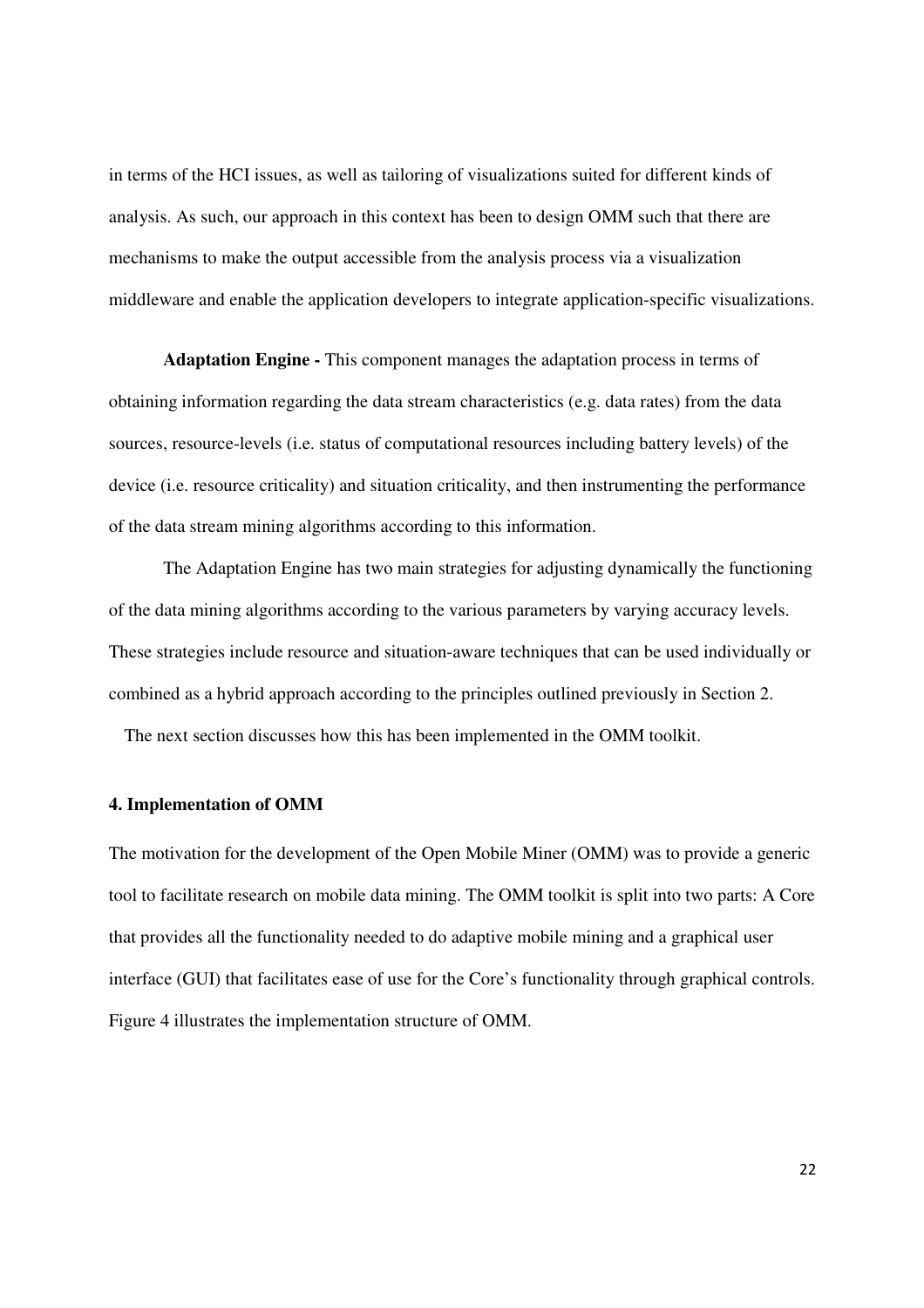

**Figure 4** The OMM Toolkit's iimplementation structure and its main components.

## *4.1 The Core*

The Core consists of three major interfaces: IDataSource, IDataSink and IAlgorithmContainer. The Core utilizes three utility interfaces. These include IResourceMonitor, ISituationMonitor and IStatsConsumer to provide support for resource awareness, situation awareness and runtime statistics respectively. Within OMM's core, the data just keeps flowing upstream through an algorithm. The data source acts as an adaptor for the system to the incoming data stream converting items into the necessary format. In turn, the data sink can be used to transform results into any desired format for visualization. Generally, the data path is set up as follows: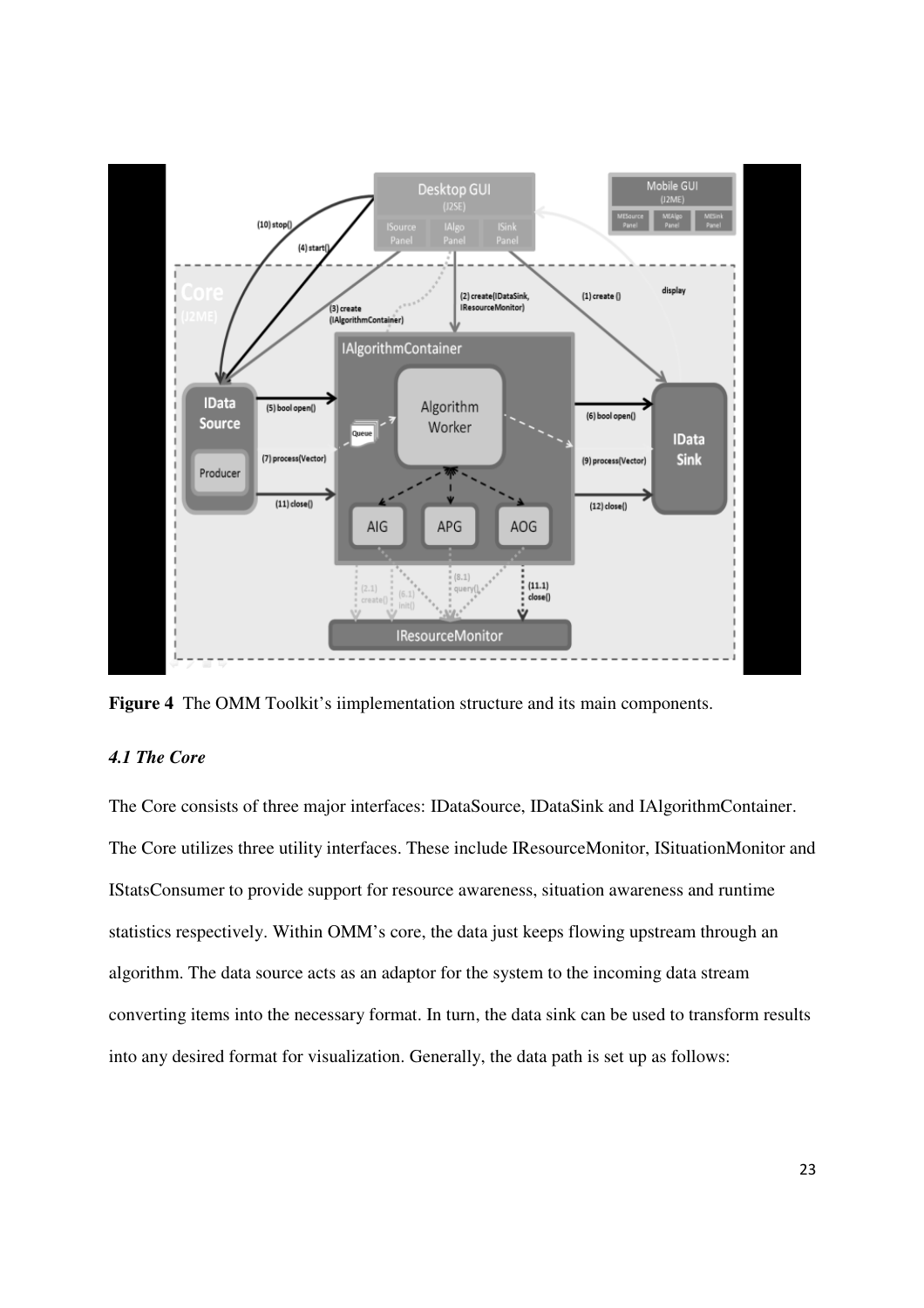- 1) A sink is created and then the sink is passed as an argument to the algorithm container. The algorithm container supports an arbitrary number of sinks in order to output data in several ways concurrently. Due to simplicity, Figure 4 only shows one sink.
- 2) Additionally, the algorithm container will generally need an IResourceMonitor and/or an ISituationMonitor to implement the adaptation strategies presented earlier in the paper. As such OMM can perform analysis with no adaptation, or any other type such as resource-aware adaptation, situation-aware adaptation or hybrid adaptation.
- 3) As a last step, the IAlgorithmContainer reference is passed into the IDataSource to establish the link between them. OMM supports a wide variety of data sources as explained in Section 3.

## *4.2 The GUI*

OMM's GUI provides an interactive GUI with graphical controls for easy use and performing experiments. The core functionality is accessible from the GUI by selecting the components to connect. The user is required to enter the necessary parameters for the respective source, sink or algorithm and can eventually run the system. Furthermore, a tight integration with any software can be achieved by accessing the OMM Core functions directly via the API. This is done in a straightforward manner by instantiating component classes directly. To setup the system, one selects source, algorithm and sink (see Figure 5). After pressing the select button, a tree of available components is shown. After making a selection, a box containing the available parameters is displayed allowing adjustment of the component's behavior as required. If the output should be displayed in the GUI's output tab, the SEGUISinkWidget (from the list) has to be selected. OMM also allows saving the current selection and configurations from the widgets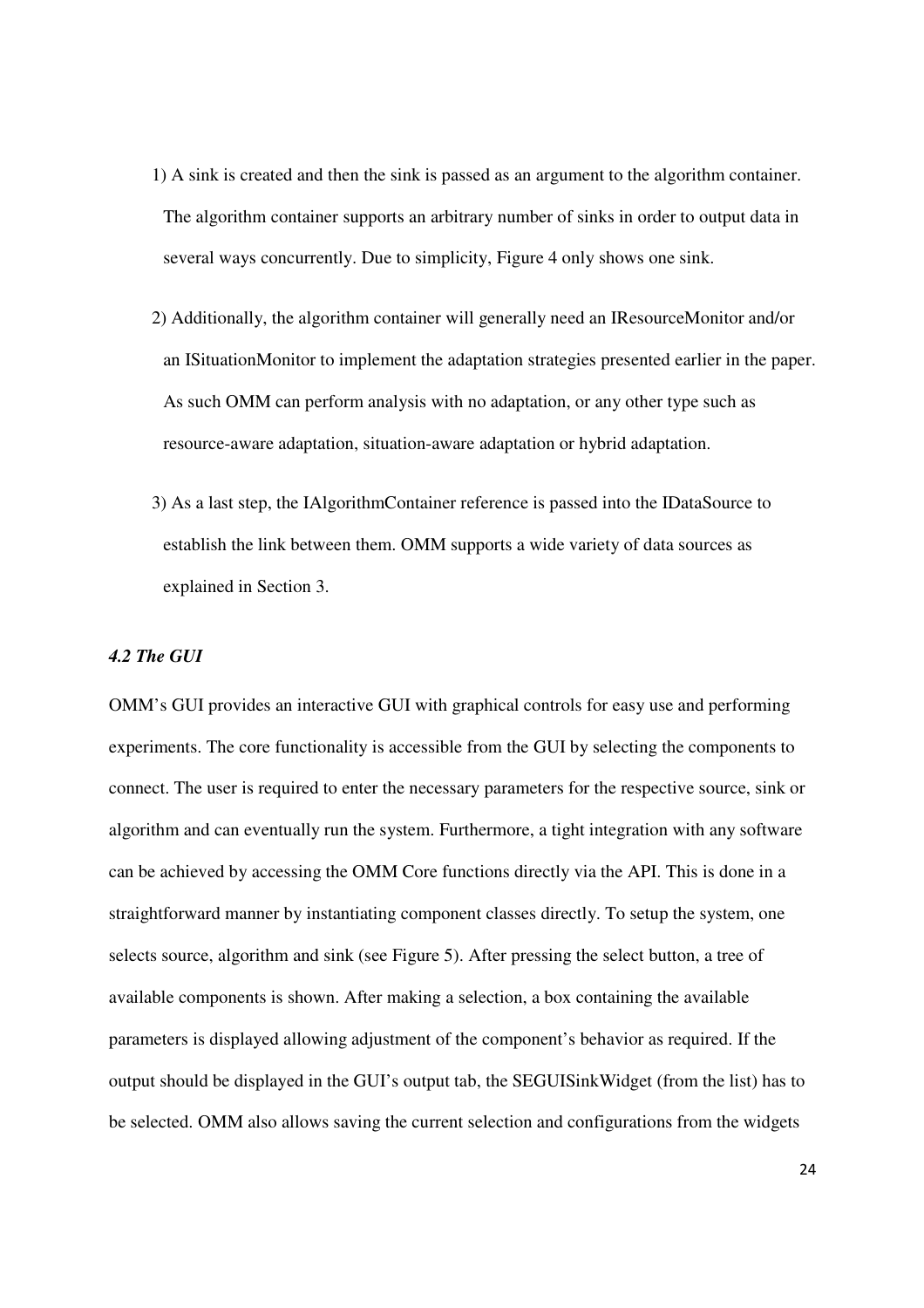into an XML file. This file can be loaded back into the GUI at another point of time or deployed on a mobile device and used to run OMM without having to configure it manually beforehand.

| $\begin{array}{c c c c c c} \hline \multicolumn{3}{c }{\mathbf{m}} & \multicolumn{3}{c }{\mathbf{m}} & \multicolumn{3}{c }{\mathbf{m}} & \multicolumn{3}{c }{\mathbf{m}} & \multicolumn{3}{c }{\mathbf{m}} & \multicolumn{3}{c }{\mathbf{m}} & \multicolumn{3}{c }{\mathbf{m}} & \multicolumn{3}{c }{\mathbf{m}} & \multicolumn{3}{c }{\mathbf{m}} & \multicolumn{3}{c }{\mathbf{m}} & \multicolumn{3}{c }{\mathbf{m}} & \multicolumn{3}{c }{\mathbf$<br>图 Open Mobile Miner |                                                                                                                             |                                                                                                             |  |  |
|------------------------------------------------------------------------------------------------------------------------------------------------------------------------------------------------------------------------------------------------------------------------------------------------------------------------------------------------------------------------------------------------------------------------------------------------------------------------------|-----------------------------------------------------------------------------------------------------------------------------|-------------------------------------------------------------------------------------------------------------|--|--|
| Source Selection                                                                                                                                                                                                                                                                                                                                                                                                                                                             | Algorithm Selection                                                                                                         | Output Selection                                                                                            |  |  |
| sources.synthetic.widgets.CSVProducerPanel<br>Select                                                                                                                                                                                                                                                                                                                                                                                                                         | .omm.algos.widgets.IdentityAlgorithmWidget<br>Select                                                                        | Select<br>ech.omm.datasinks.widgets.SEGUISinkWidget                                                         |  |  |
| CSV Parameters<br>File Name<br>/root/test.csv<br>Browse<br>Tick Rate (ms)<br>50<br>Row Delimiter<br>Îνn.<br>Item Separator<br>$\overline{\mathbf{u}}$<br>Quote Char<br>5<br>Replay Cycles<br>(2)<br>$\sqrt{ }$ Replay<br>Randomize                                                                                                                                                                                                                                           | <b>B</b> Algorithms<br>ThentityAlgorithmWidget<br>in the classification<br>由 图 frequentitems<br>由 图 clustering<br>$\bowtie$ | $\sqrt{2}$ Sinks<br><b>由 CSVFileSinkWidget</b><br>SEGUISinkWidget<br><b>+ SysoutSinkWidget</b><br>$\bowtie$ |  |  |
| C Load XML<br>阊<br>Save XML<br>Start<br>X Stop<br>国 Console<br><b>E Output</b><br>$E_{\rm R}$ at $E$<br>2008-10-23 15:37:47,967 [AWT-EventQueue-0] DEBUG CSVProducerPanel - saving XML for CSVProducer with the following<br>2008-10-23 15:37:56,722 [AWT-EventQueue-0] INFO DesktopView - config file written to testConfig.xml                                                                                                                                             |                                                                                                                             |                                                                                                             |  |  |
| $\rightarrow$<br>m.                                                                                                                                                                                                                                                                                                                                                                                                                                                          |                                                                                                                             | $\bigoplus_{n\in\mathbb{N}}\mathbb{C}_{n\times n}$                                                          |  |  |

**Figure 5** An overview of the OMM Desktop GUI.

The mobile GUI is similarly structured to the Desktop GUI. It can be configured to load configurations from an XML file previously generated by the Desktop GUI using the "Load" option on the welcome screen. The OMM GUI is easily extensible. For instance, a new custom source can be instantiated by including an ISourcePanel on the classpath. The OMM GUI will support the new source and display it as an option in the respective component's tree listing.

## *4.3 Visualization*

 As discussed earlier, OMM's visualization middleware enables to visualize the analysis results. Figure 6 illustrates a custom visualizer that displays the results of the RA-Cluster algorithm.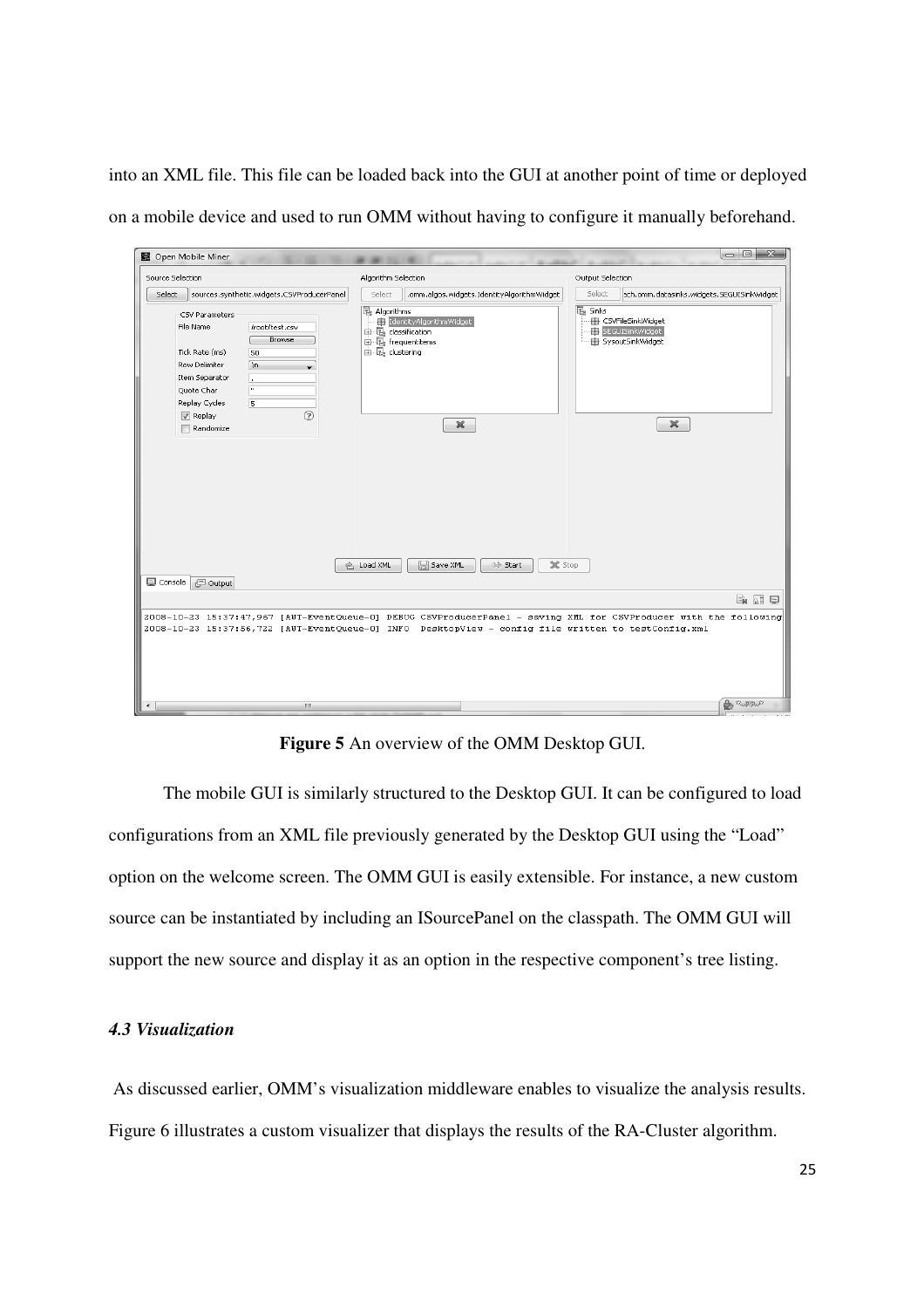These results represent clustering real-time locations of emergency and police personnel during an emergency. Such a real-time analysis and visualization could enable emergency authorities to quickly understand the areas where the impact is greatest and allow re-deployment of personnel in real-time. The visualizer uses color and size to visualize the evolving cluster strengths, and is adaptive to screen clutter, cluster overlap, and varying energy levels on the phone. It also allows the visualization to be personalized using various visualization thresholds (Gillick et al. 2010).



**Figure 6** The results of RA-Clustering captured by custom-built cluster visualizer.

The preceding sections presented the conceptual framework and the implementation of the OMM toolkit along with the theoretical underpinnings of its adaptation strategy. We now present the evaluation of the platform for developing and deploying efficient mobile data mining applications. Our evaluation strategy is twofold. Firstly, we aim to show how mobile data applications can be easily configured and deployed in a completely flexible way using the OMM toolkit. Our second aim is to present the effectiveness and efficiency of the situation-aware adaptation strategy and demonstrate the improvements it brings to mobile data mining applications when compared with the previous state-of-the-art resource aware adaptation strategies.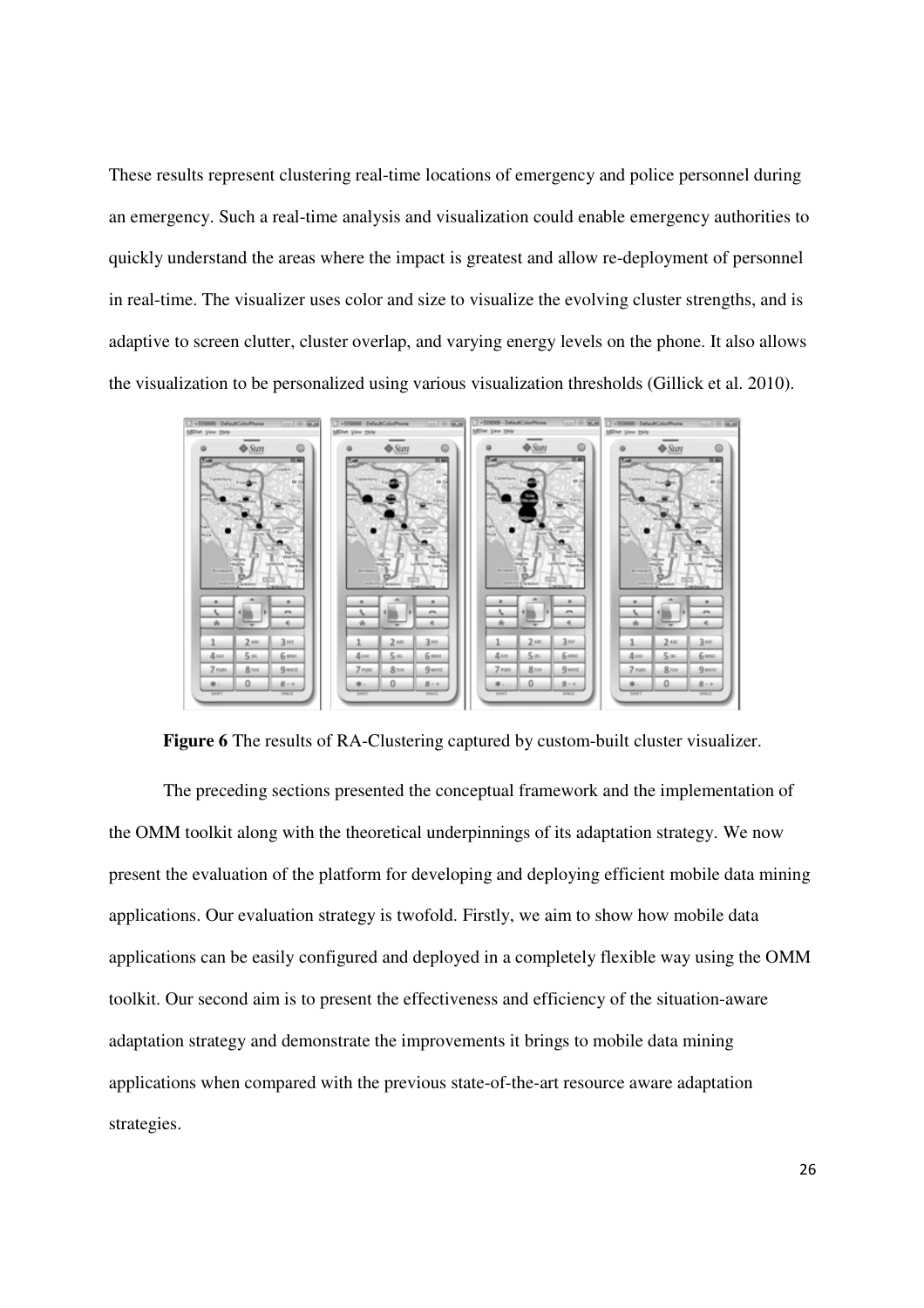We now present a case study which shows the use of OMM to develop a mobile healthcare application which applies situation-aware and hybrid techniques.

## **5. Mobile Data Mining For Healthcare: A Case Study And Experiments**

Mobile healthcare and patient monitoring technology are becoming increasingly prevalent. Recently, innovations in mobile communications and low-cost of wireless biosensors have paved the way for development of mobile healthcare (Leijdekkers and Gay 2012; Rodriguez, Goni and Illarramendi 2015) that provide a convenient and constant way of monitoring of vital signs of patients. A significant challenge for healthcare monitoring applications is to process and analyze continuous data streams with resource constrained devices such as a smart phone in real-time. Our proposed adaptation strategies and light-weight mining algorithms provided by OMM can significantly benefit the mobile healthcare applications to address this challenge.

In the following section, we present the case study of a mobile patient monitoring application using OMM.

## *5.1 A Mobile Health Monitoring Application*

We have implemented a mobile health monitoring prototype that applies the situation-aware and hybrid adaptation approaches to the ERA-Cluster algorithm. The prototype is built for patients who suffer from blood pressure fluctuations and reasons about the health-related situations including 'normal/healthy' and 'hypertension' (caused by high blood pressure). The context attributes used for this application include systolic and diastolic blood pressure, room temperature and heart rate, which are obtained from a Bluetooth-enabled ECG biosensor from Alive Technology (Alive Technology) attached to the patient's chest. The data mining algorithm that we used in our prototype is the ERA-Cluster algorithm (Phung et al. 2007). ERA-Cluster is a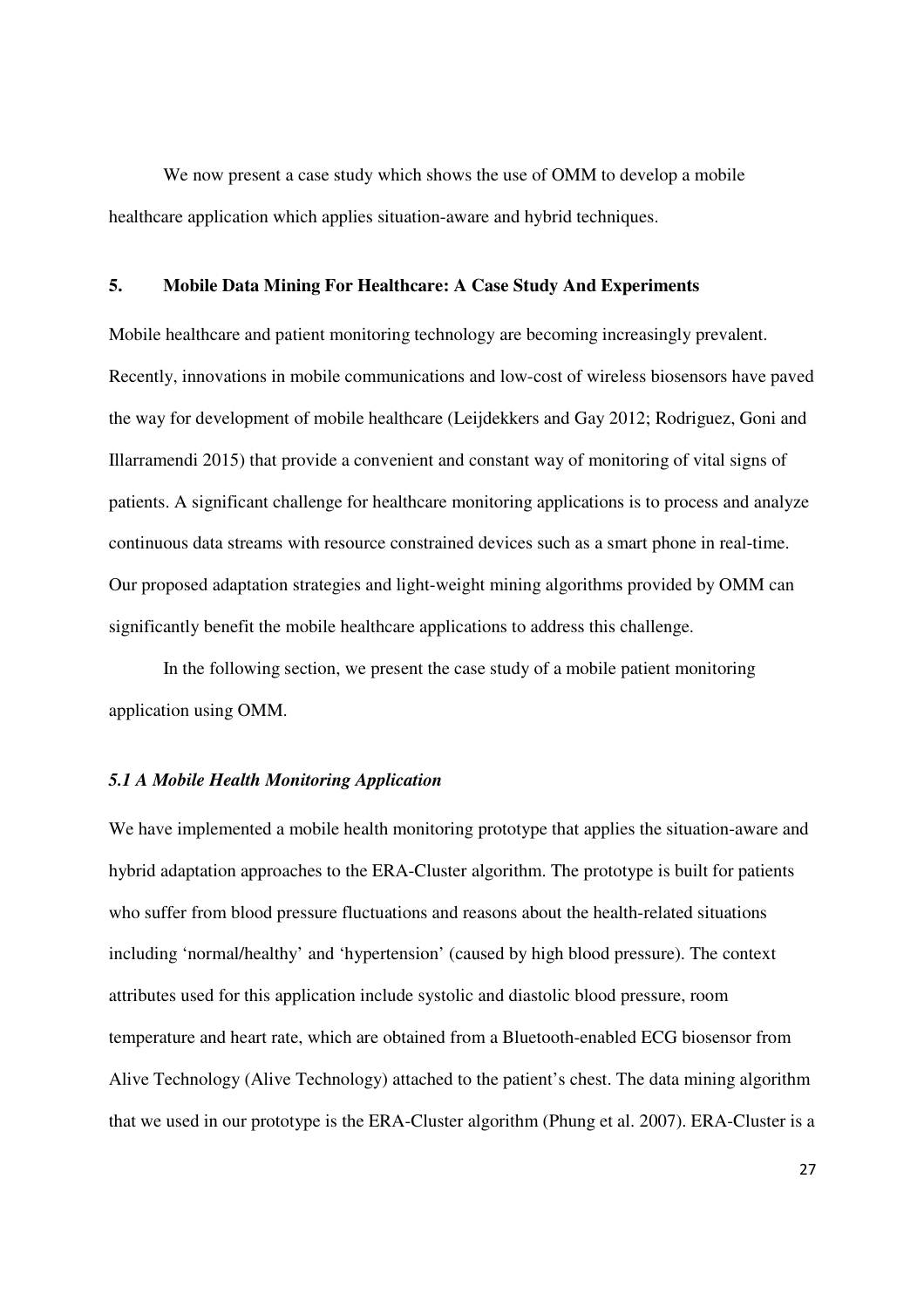resource-aware clustering algorithm extended from RA-Cluster (Gaber et al. 2006) that targets wireless sensor networks. Similar to RA-Cluster, the settings of the ERA-Cluster algorithm can be adapted to changes in battery level and remaining memory using the concepts of the granularity-based adaptation. The prototype is implemented in J2ME and tested on the Nokia N95 mobile. The architecture and its implementation are depicted in Figure 7.



**Figure 7** The architecture of the health monitoring prototype and its implementation.

## *5.2. Accuracy evaluation of ERA-Cluster*

The ERA-Cluster algorithm is an example of the OMM's resource-aware mining algorithms. It performs resource-aware adaptation by adjusting the input and output rates (and accuracy) according to the resource availability. During the adaptation, it is important that the input and output rates are changed/adjusted within the certain lower and upper bound thresholds in order to maintain an acceptable level of accuracy.

To determine the lower and upper bounds for ERA-Cluster, Phung et al. (2007) performed a comparative evaluation of the ERA-Cluster with the well-known and widely-used kmeans algorithm of Weka (Witten and Frank 2001). In the evaluation, ERA-Cluster was run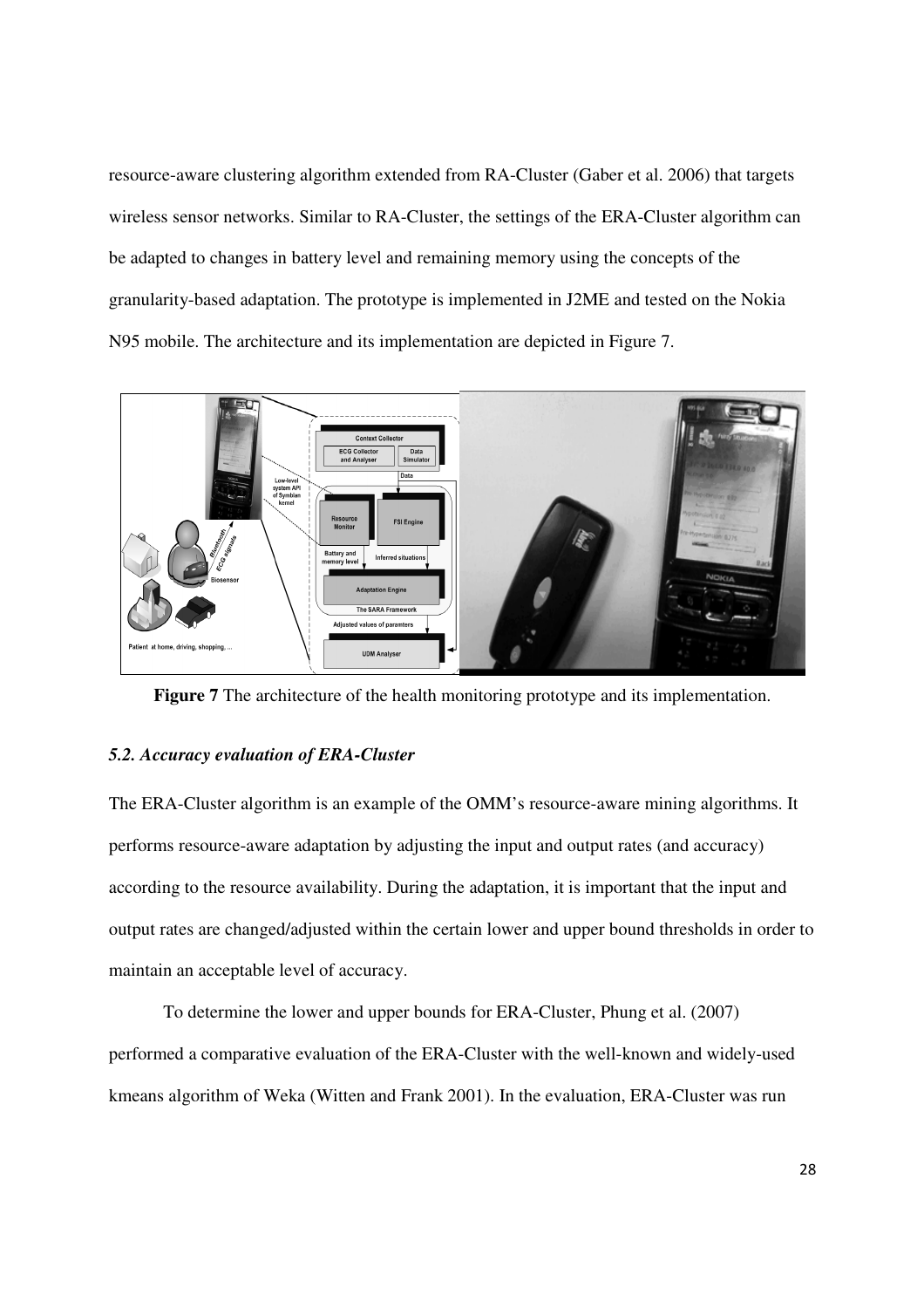over the dataset with 660 records to create a number of microclusters. Over the same synthetic data, kmeans was run 3 times with  $k = n$  to create the same number of clusters. Figure 8 shows the results which indicate that ERA-Cluster is able to maintain a similar level of accuracy compared to kmeans while performing resource-aware adaptation. According to this experiment, the lower and upper bounds of 100 and 400 for the sampling intervals, and the radius with minimum and maximum values of 4 and 45 could produce an acceptable level of accuracy.



**Figure 8** Evaluation of ERA-Cluster and kmeans (adapted from Phung et al. (2007)).

To demonstrate that our adaptation methods can improvise lifetime without reducing accuracy levels, we maintain the exact same lower and upper bounds for the ERA-Cluster algorithm as done in (Phung et al. 2007) but control the algorithm accuracy using situation-aware and hybrid strategies.

#### *5.3 Comparative experimental evaluation*

Previous studies in mobile data mining (Gaber et al. 2005; 2006; Gaber 2009) experimentally evaluated resource consumption of mobile devices with and without the resource-aware approach and their results showed that the resource-aware adaptation can preserve resources and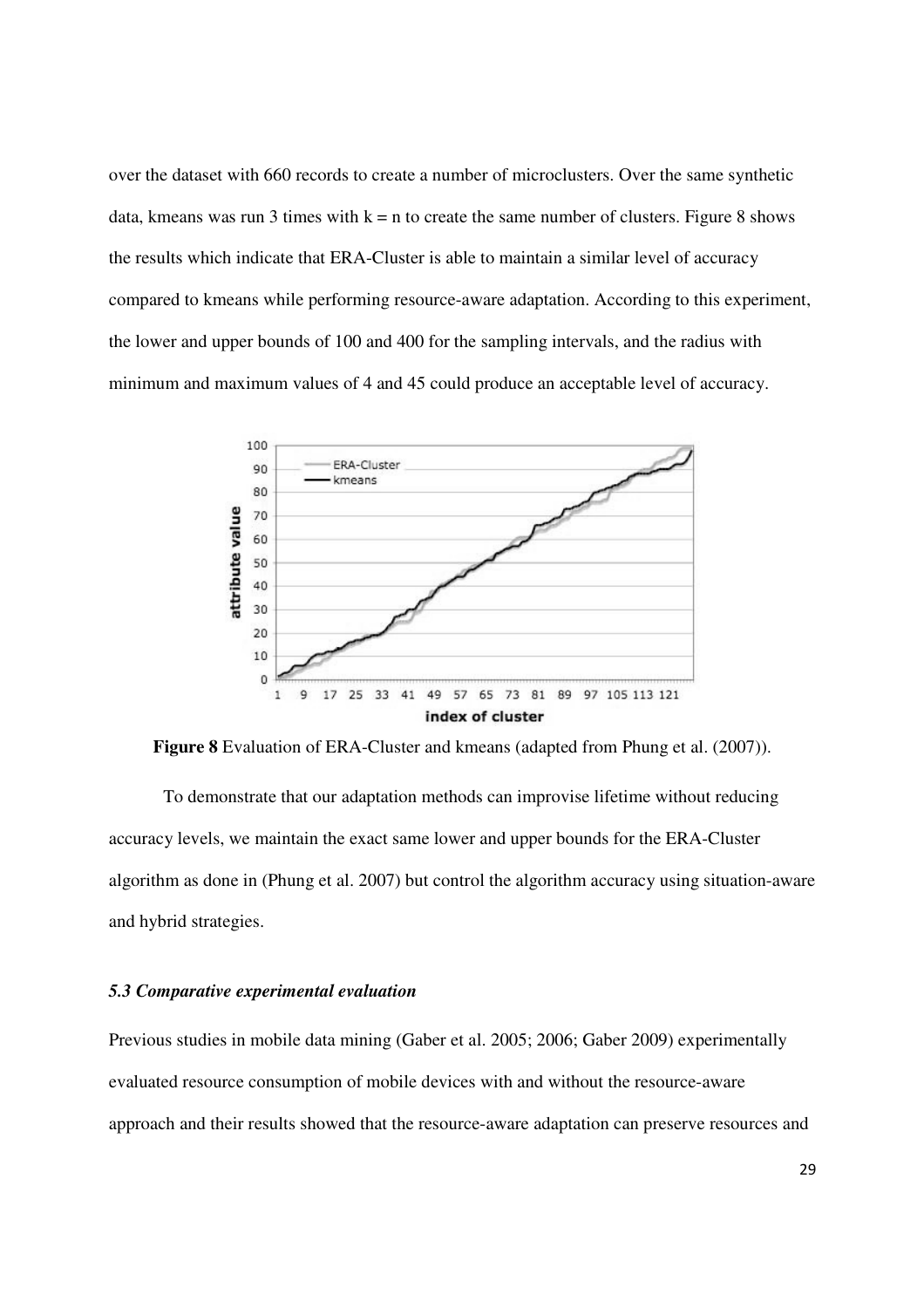improve the cost-efficiency of data mining algorithms. Therefore, in our evaluation, we compared the situation-aware (SA) and hybrid techniques only with the resource-aware (RA) method to show the benefits of our approach over the resource-aware technique.

#### *5.3.1 Settings*

In our experiments, we used a resource-aware data mining algorithm named ERA-Cluster (Phung et al. 2007). The cost-efficiency of mobile data mining algorithms is measured with respect to the longevity of mining operations (i.e. running time) and the level of availability of resources (i.e. memory and battery charge). ERA-Cluster provides these adjustable parameters: (i) sampling interval for controlling the algorithm input and thereby battery consumption; and (ii) the cluster's radius distance measure for adaptation of the output rate that impacts the memory usage. The sampling interval has an application-specific lower and upper bounds of 100 and 400, and the radius is assigned with minimum and maximum values of 4 and 45. These values are based on the results of experiments discussed in Section 5.2 and are specific to ERA-Cluster.

We consider the four variations (see Table 2) based on the two levels of low and high for resources and two levels of critical and non-critical for situations. Considering our health monitoring application, the critical situation applies to 'hypertension' and the non-critical situation is associated with 'normal/healthy'. The criticality threshold values that we use are application-specific. For situation criticality, we assign two thresholds of 0.3 and 0.7, and for resource criticality, we define the lower and upper bound thresholds of 0.15 and 0.45 based on our observations of resource consumption patterns in the Nokia N95 phone.

For the first three variations (see Table 2), we compare the situation and resource-aware methods (i.e. total of 6 different runs). This is due to the fact that the hybrid method is proposed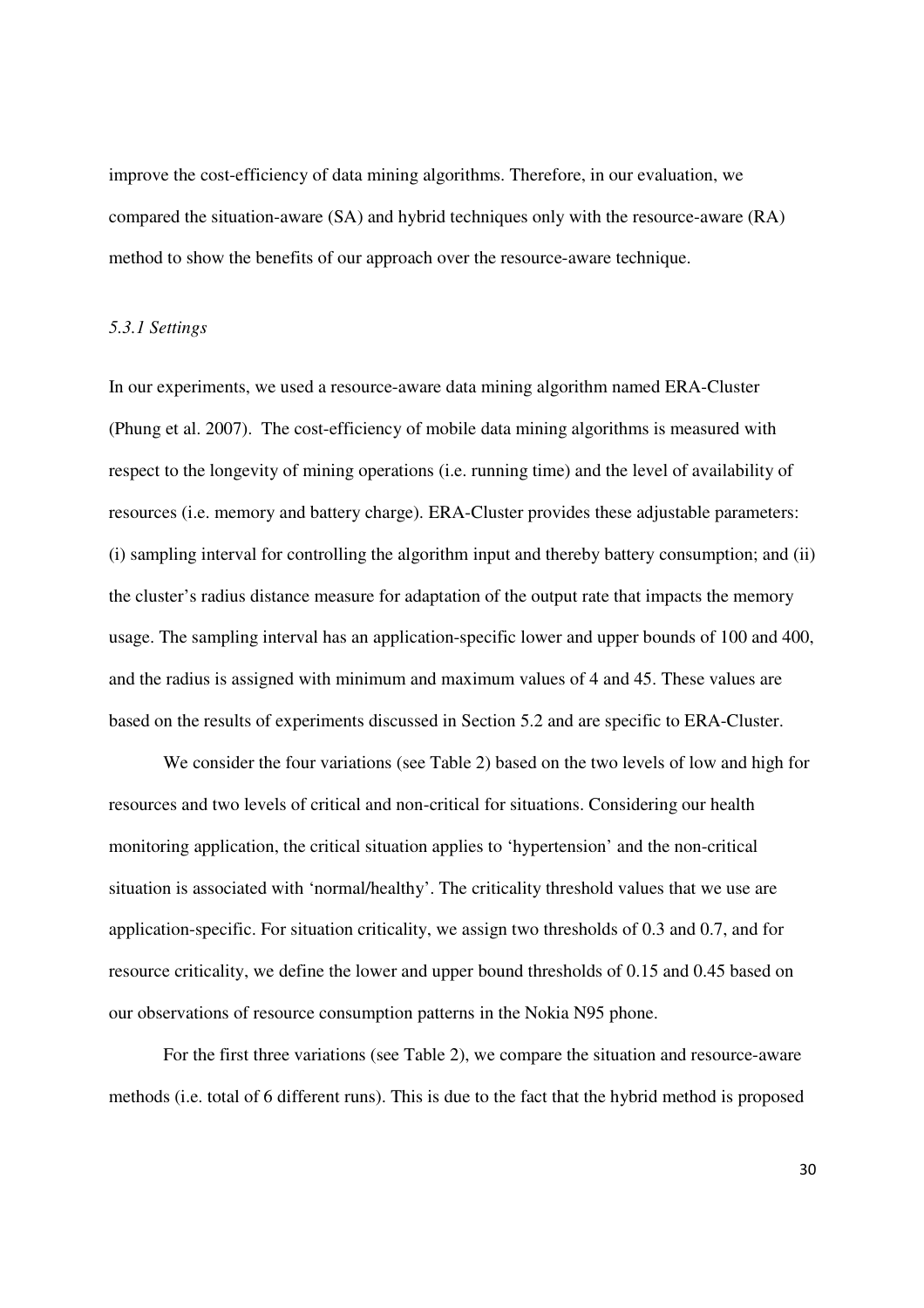for those scenarios where both resources and situations are critical and this does not apply to the first three cases. For the last variation, we have compared the hybrid, SA and RA methods (i.e. total of 3 different runs). We have repeated each application run five times and used the average result in our evaluation.

During the application run the mobile phone SIM card was not removed because we were interested to conduct our experiments in real-world settings. Since smart phones' functionalities such as voice calls, text messaging, web browsing, playing video or audio and running applications can significantly affect the power consumption; during the experiments we did not use any of these functionalities and kept the phone in an idle state. The mobile phone's operating system can also improve power management by using Battery Saver or Power Saver modes that controls the functions such as screen brightness. During experiments, the phone was not used for any other purposes other than testing, and there was not any factor controlled by the operating system which could have impacted our results.

## *5.3.2Test Data*

The data has been generated in a range such that simulates the occurrence of each health-related situation (according to fuzzy sets of FSI rules). However, to consider the energy consumption by the Bluetooth communication between the sensor and the mobile phone, it was important to include the ECG sensor in the experiments. Hence, we used the ECG sensor and the mobile phone was continuously receiving the sensory data. However, we overwrote this data by the simulated heart rate to simulate the critical situations. The Alive biosensor's ECG data has the following structure: packet header (6 bytes), ECG header (5 bytes), ECG data (n bytes), accelerometer header (5 bytes), accelerometer data (n bytes) and a checksum 1 byte. To process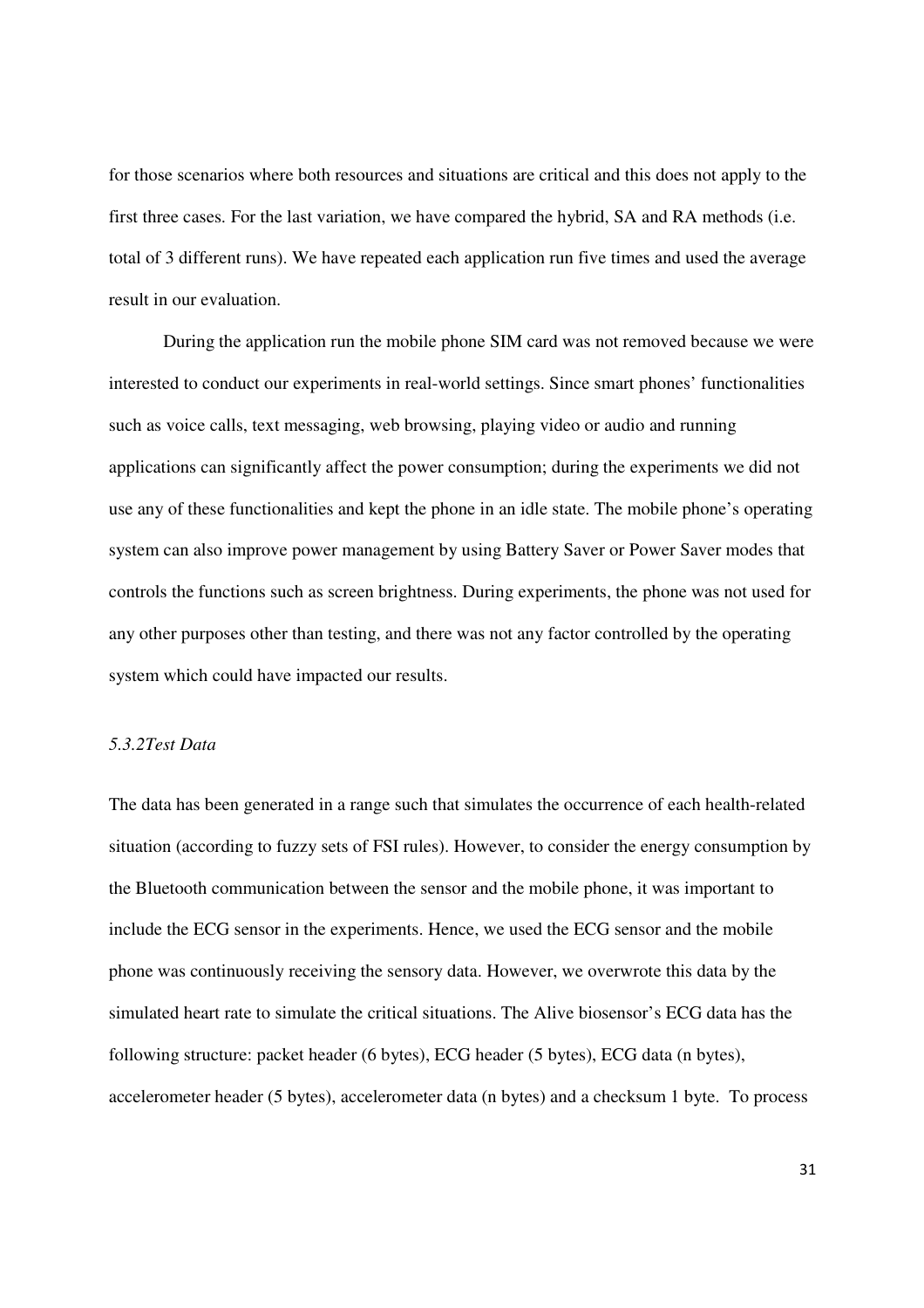and convert the ECG signals into heart rate data we used the MobiHealth $1$  open source framework which enables collecting ECG signals and computing the heart rate.

The complete dataset for each situation consists of approximately 60,000 records. Each record consists of four data elements that represent the values of systolic and diastolic blood pressure, heart rate and room temperature. To perform a fair evaluation and to use the same data in each repeating run (for each situation), the generated datasets have been saved to three files (corresponding to each situation). At the start of each repeating run, the stored data is read and fed into a data generator program that publishes the data with at a rate of 1 record/100 msec. The complete dataset for each situation consists of approximately 60,000 records.

## *5.3.3 Experiments 1 and 2 for Non-Critical Situations*

The first experiment is performed for scenarios in which resources are available (i.e. resource availability level between 100-85%) and the occurring situation is non-critical (i.e. both situation and resource at the low criticality level) and applications do not need high accuracy. We compare the results of our experiments for each strategy (RA and SA) based on the application running time, memory and battery consumption and parameter values of the algorithm adjusted according to each strategy. During Experiment 1, the situation-aware method increases the sampling interval of mining algorithm to reduce the input rate and therefore it improves the conservation of battery and longevity of operations. The RA technique uses a lower sampling rate to maintain a higher level of accuracy because of availability of battery. This leads to more computation and consumption of battery, and decreases the running time of application.

<u>.</u>

<sup>&</sup>lt;sup>1</sup> http://sourceforge.net/projects/mobhealth/)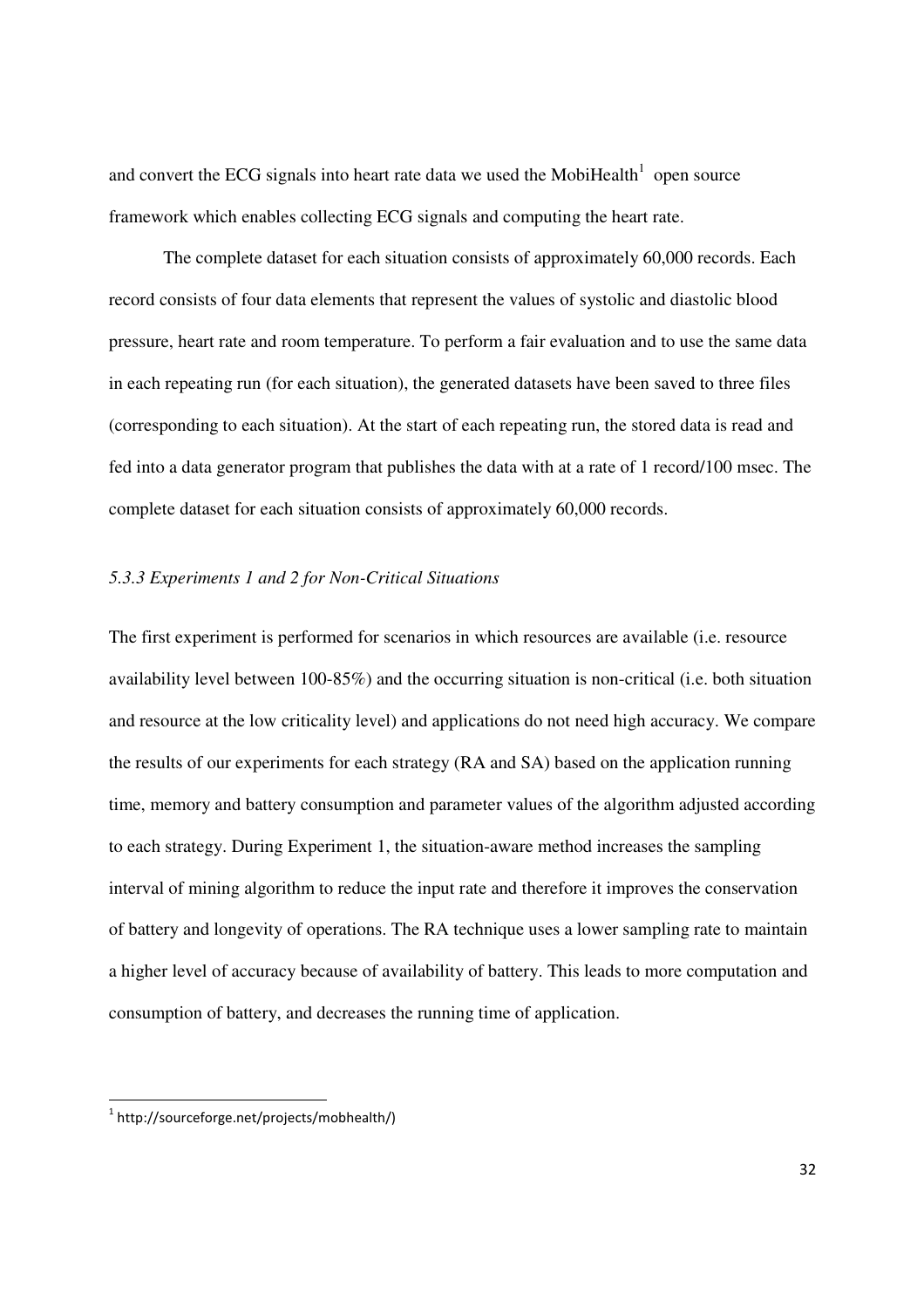Experiment 2 considers scenarios in which the occurring situation is non-critical but resources are running low which refers to the resource availability level between 84 and 50%. In such scenarios, the situation-aware method regardless of resource levels decreases the accuracy due to the application's needs, leading to less resource consumption. On the other hand, the RA method adapts the settings of the mining algorithm and moderately decreases the accuracy to deal with low level of resources. In these cases, although each strategy considers different factors, the results are similar with respect to accuracy and running time.

The summary of the results of Experiment 1 and 2 considering battery and memory usage are depicted in Figure 9. The bar chart is created based on the memory and battery level values and running time of the application in seconds. The taller columns indicate more efficiency and shorter columns represent faster consumption of resources and lower efficiency.



**Figure 9** Comparison of SA and RA methods for non-critical situations when resources are available and when they are running low.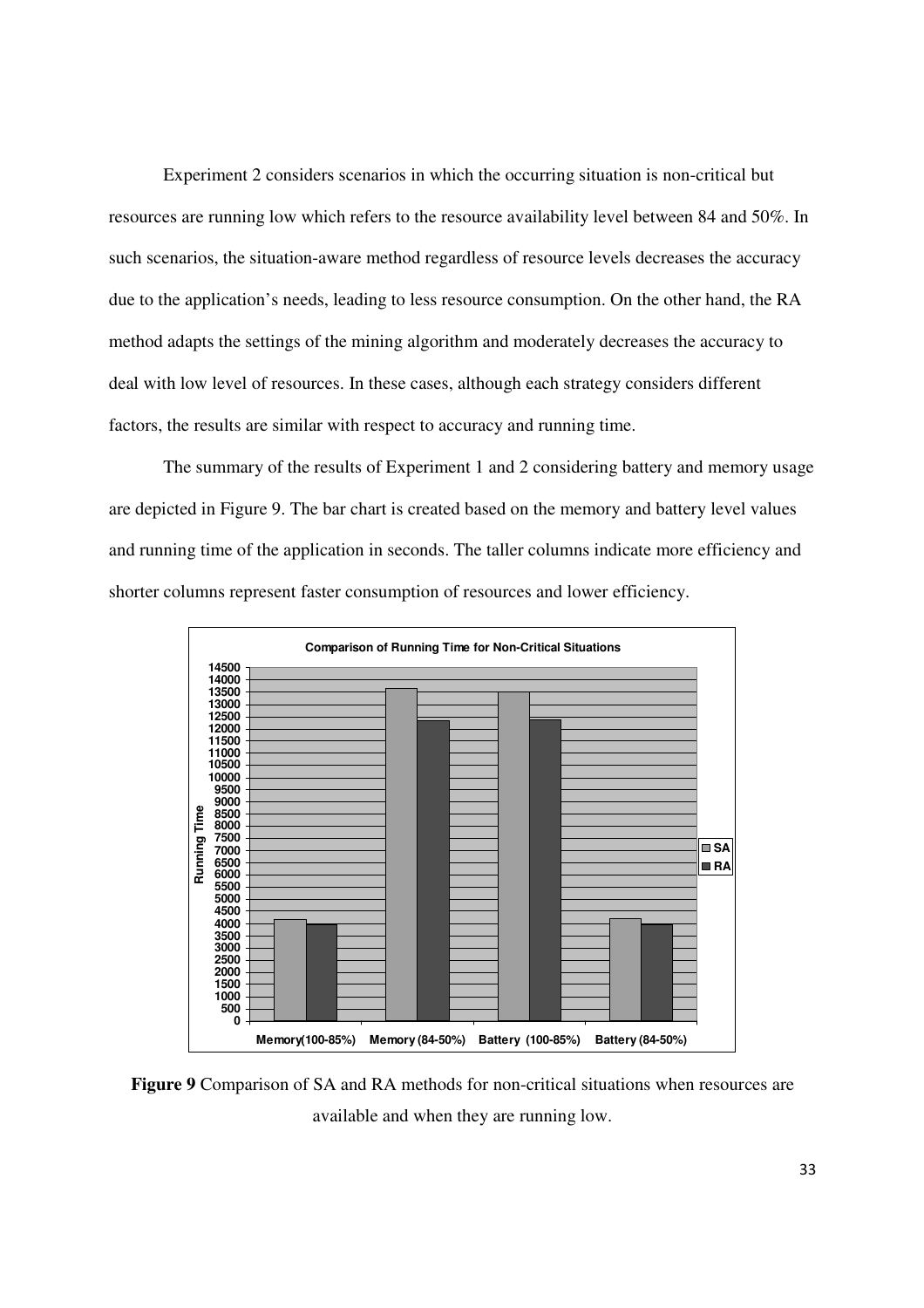The overall results indicate that the SA strategy outperforms the RA method and is able to improve the cost-efficiency and continuity of mining operations. This improvement is more noticeable when the battery criticality level is at low level (i.e. 100-85%) and the memory criticality is at high level (i.e. 84-50%). During experiments we observed that when resources are at the low criticality level, it takes a longer time for the battery level to drop to 85% and when resources are running low, memory is consumed slower than battery.

#### *5.3.4 Experiment 3 and 4 for critical situations*

In Experiment 3, we consider the cases in which situations are critical and resources are available. In critical situations, the situation-aware method increases the algorithm accuracy due to the needs of application for a higher level of accuracy. This approach will lead to more consumption of resources. Alternatively, the resource-aware method that is performed regardless of situations considers the resource levels to determine the accuracy. Therefore, in this scenario for Experiment 3, both RA and SA attempt to increase the accuracy and there is not a trade-off between two approaches. Hence, we have not considered the hybrid strategy in Experiment 3. The results of Experiment 3 based on battery and memory usage are illustrated in Figure 10a.

Experiment 4 is performed for cases when both situations and resources are critical. In such cases, situation-aware method increases the accuracy and thereby consuming more resource. However, the resource-aware technique reduces the accuracy to deal with the low level of resources. To address this trade-off and to enable optimal use of resources while considering application's need for higher accuracy, the hybrid strategy considers both occurring situation and resource availability. Hence, in Experiment 4, we compare three approaches of SA, RA and hybrid considering both battery and memory are shown in Figure 10b.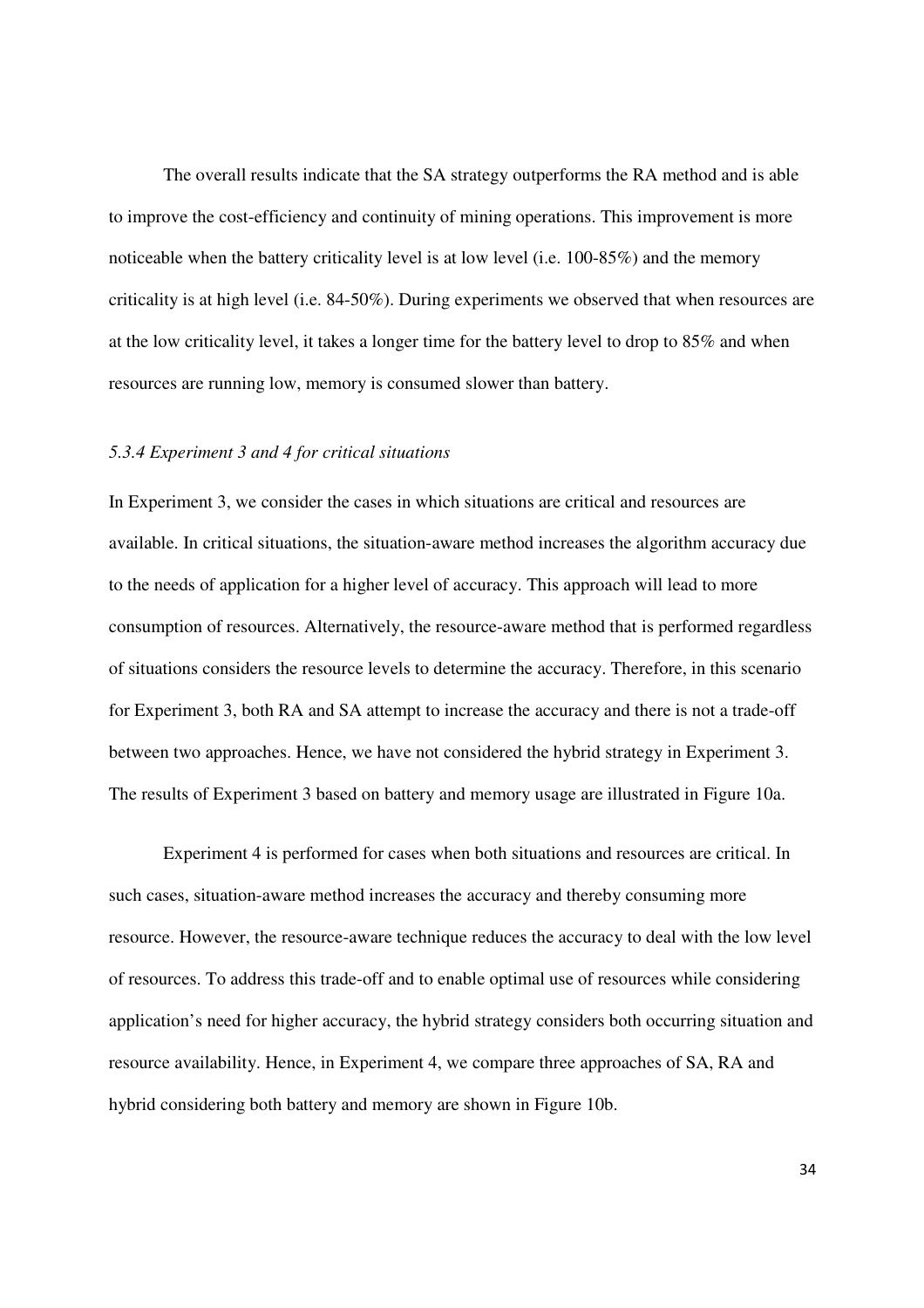

**Figure 10** (a) Comparison of SA and RA methods for critical situations when resources are available, (b) Comparison of SA, RA, and hybrid methods for critical situations when resources are running low.

In the Experiments 1, 2 and 3, the situation-aware technique is able to adapt the mining algorithms based on the accuracy needs of applications and improve the running time of application by preservation of resources. However, in Experiment 4 that both resources and situations are critical, the SA method is performed without considering the resources and can lead to the application failure. Alternatively, the RA method can achieve a longer running time but it does not consider the criticality of situations. In these cases, the hybrid strategy provides an elegant solution by resolving the trade-off between RA and SA methods and taking into account both resource levels and situations.

## *5.3.5 Estimations of overheads/costs*

To measure the energy overhead of the situation and resource-aware framework with respect to the battery consumption, we run our health monitoring application when our framework is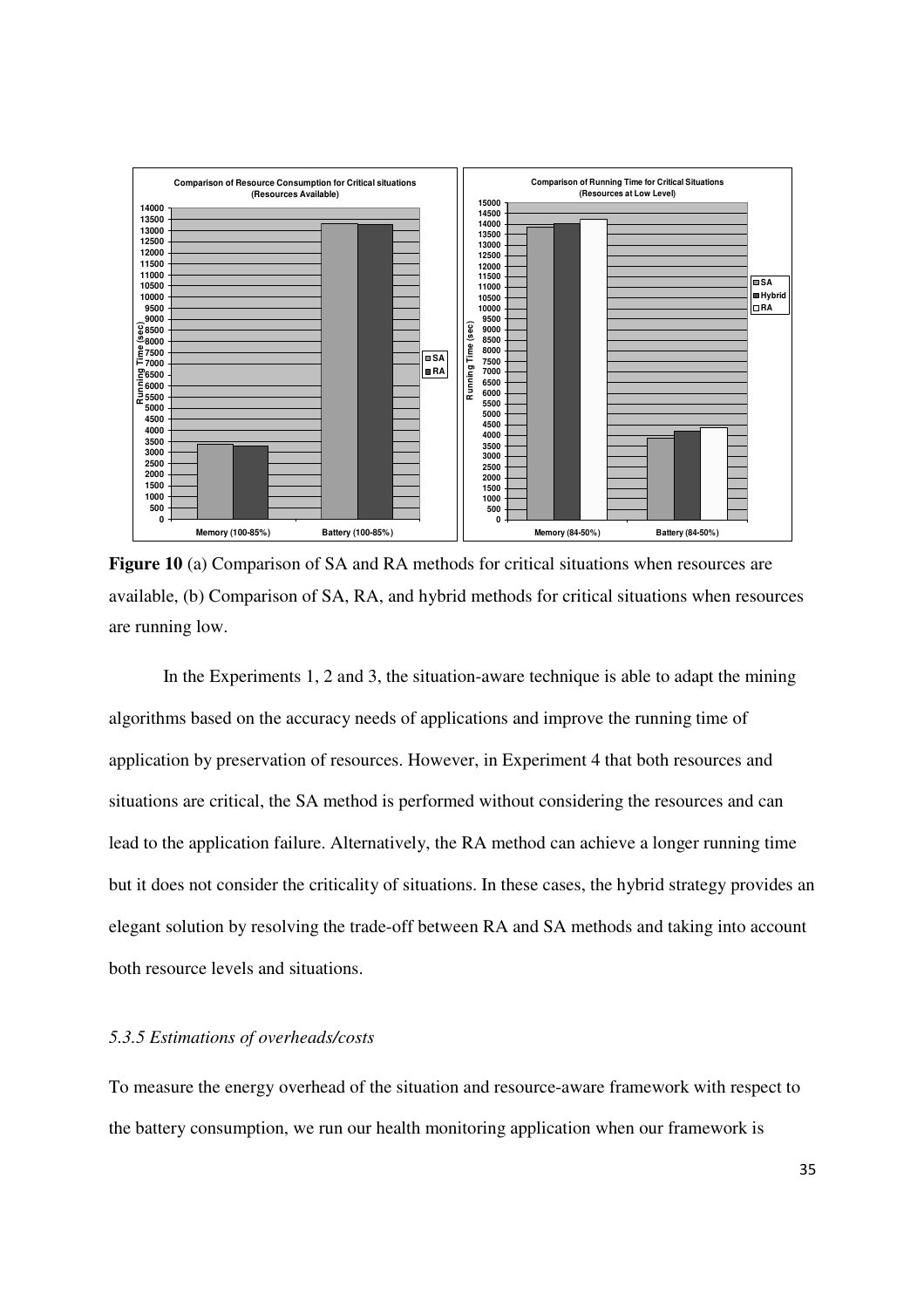enabled and when it is disabled (when only the mining algorithm runs), and then compare the results. We have performed 5 runs of each case to perform this evaluation and considered the average results in the comparison. Figure 11 shows the evaluation results. The average running time is 31260 seconds (i.e. 8 hrs and 41 min) when the situation and resource-aware adaptation framework is disabled and 30672.4 seconds (i.e. 8 hrs, 31 min and 12 sec) when it is enabled.



Figure 11 The overhead of running the application with adaptation in terms of battery usage.

This implies that operating the mobile data mining algorithm application with our framework tends to decrease the running time by approximately 10 minutes (i.e. 1.9% overhead). The situation and resource-aware adaptation framework is a light-weight software component that targets mobile devices and is able to maintain a minimal computational overhead. This is a marginal overhead of 1.9% in terms of energy usage. However, as shown in previous experiments, considering the energy savings that we obtain by having situation and resourceaware adaptation for the mining algorithm, we improve energy utilization up to 9.4%. Thus, we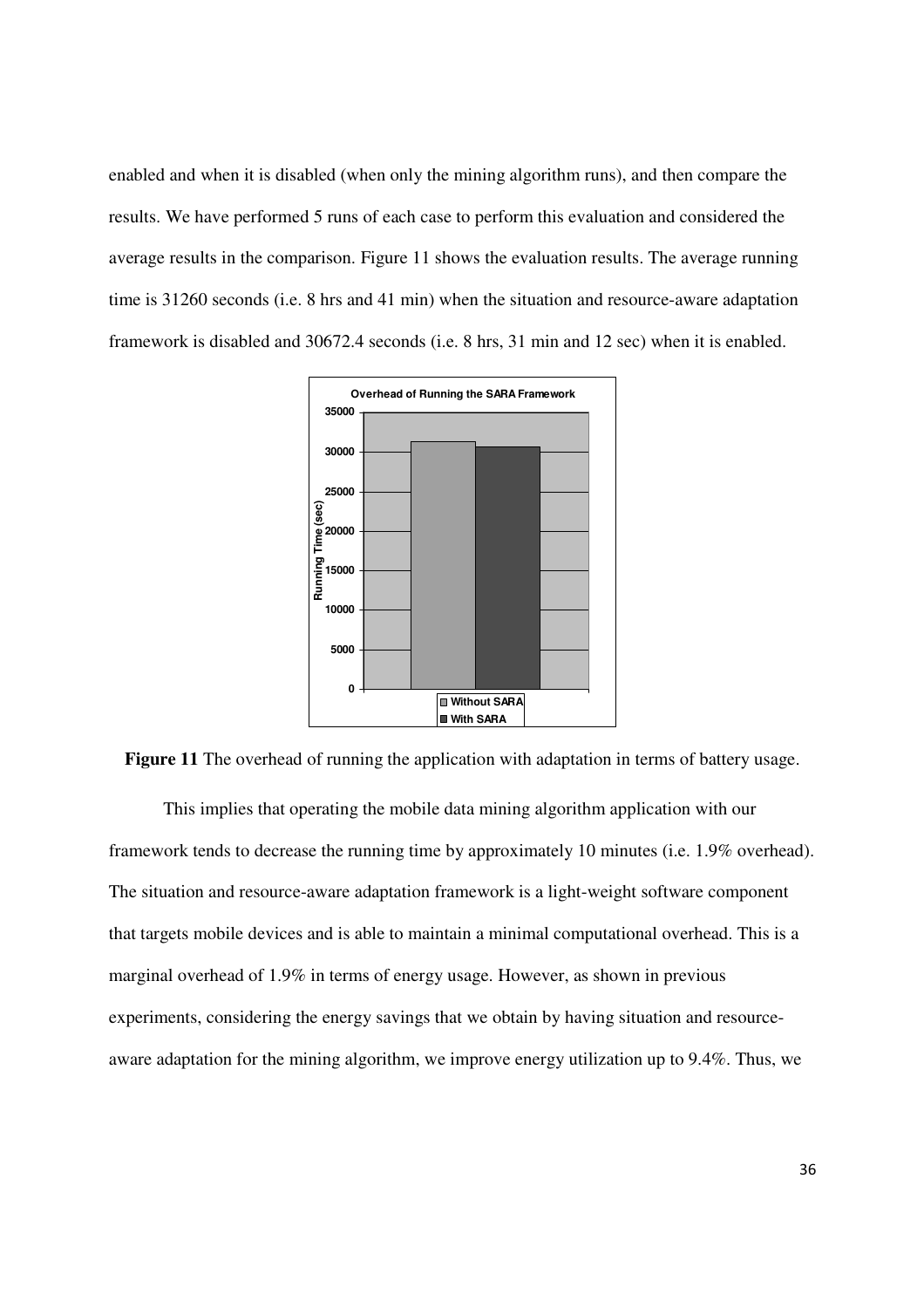can conclude that while there is a small processing usage overhead that our proposed framework has, this is offset by the benefits that it provides.

## **6. Conclusion**

In this paper we have presented the architecture and implementation of the first integrated platform for mobile data stream mining. The innovation of OMM lies in not only the range of data stream mining techniques available for mobile data mining, but also its integrated and holistic adaptation strategies which have been established as essential factor for enabling realtime mobile data analysis. Furthermore, the toolkit has been shown to effectively enable a diverse range of information systems that incorporate mobile analysis applications. Finally, we have also demonstrated through our experimental evaluation, the efficacy and improved performance that situation-aware and hybrid adaptation strategies deliver over the state-of-the-art approaches which only factor in resource availability.

While the focus of the case study and performance evaluation presented in this paper is on mobile healthcare, we have also conducted experiments by using OMM for other applications such as real-time location analysis using clustering of GPS data as well as real-time analysis of stock market data. This demonstrates further the generic and flexible capability of the OMM toolkit to deploy and deliver a range of mobile data mining applications particularly for ecommerce, marketing, online shopping, etc.

As part of future work, we intend to use data stream mining algorithms for generating the rules that define situations as well as refining and maintaining the rule repository according to new patterns and changes in data. We are also working on extending the OMM toolkit for analyzing huge amounts of real-time data collected by mobile phone sensors using cloud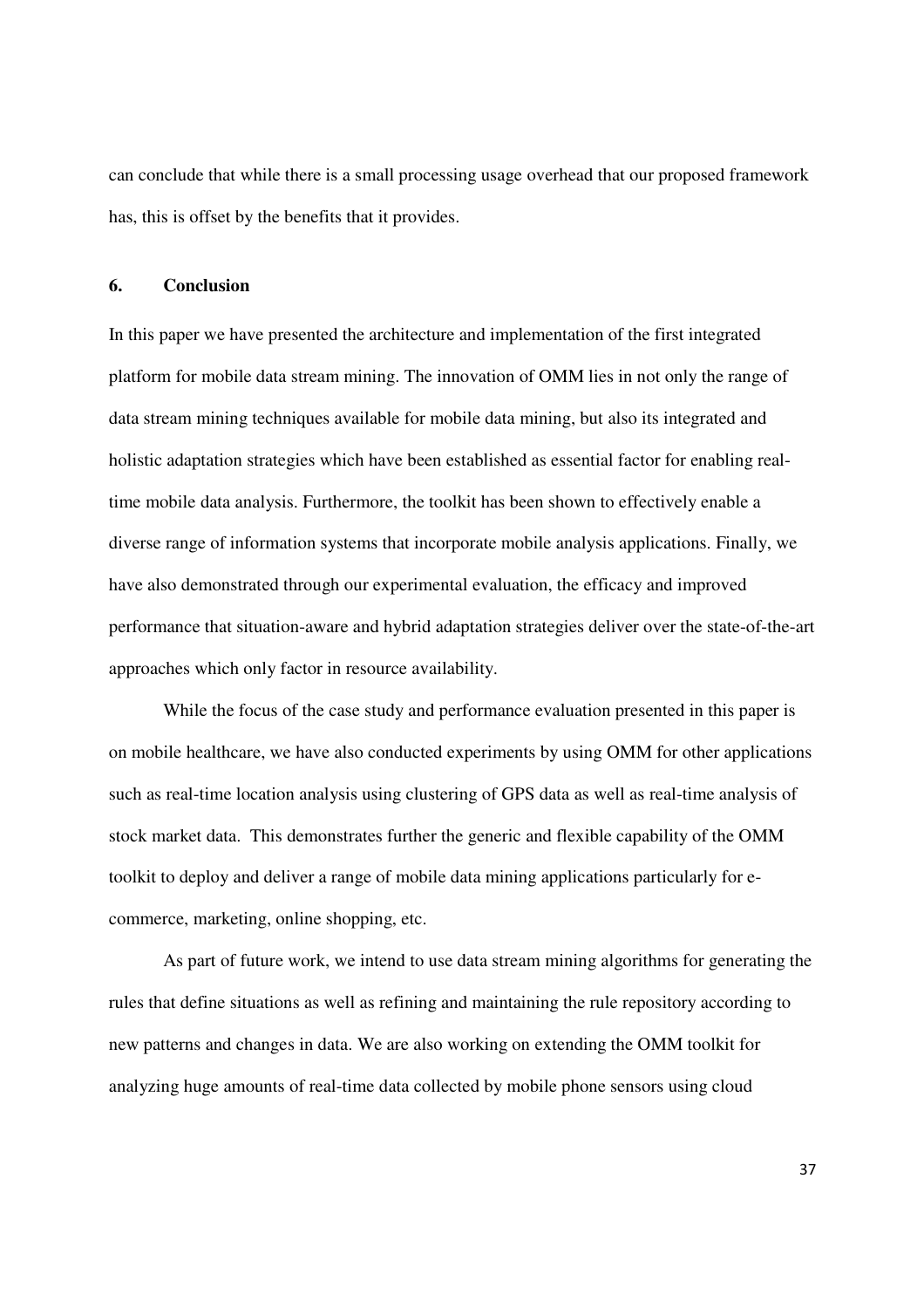technologies, and aim to evaluate the feasibility and validity of OMM's mobile analytics as an effective mechanism for supporting large-scale mobile applications.

## **Acknowledgements**

We express our deep thanks to Prof Frada Burstein for her advice and insightful suggestions with regard to this work and paper.

## **References**

- Bifet, A., G. Holmes, B. Pfahringer, P. Kranen, H. Kremer, T. Jansen, and T. Seidl. 2010. "MOA: Massive Online Analysis, a Framework for Stream Classification and Clustering." In *Proceedings of the 1st Workshop on Applications of Pattern Analysis*, *1-3 Sep, 2010,* 11: 44-50.
- Bose I., and X. Chen. 2009. " Hybrid Models Using Unsupervised Clustering for Prediction of Customer Churn." *Journal of Organizational Computing and Electronic Commerce*, 19(2):133-151.
- Brezmes, T., J. Gorricho, and J. Cotrina. 2009. "Activity Recognition from Accelerometer Data on a Mobile Phone." *Distributed Computing, Artificial Intelligence, Bioinformatics, Soft Computing, and Ambient Assisted Living*, Lecture Notes in Computer Science, 5518: 796-799.
- Delir Haghighi, P., S. Krishnaswamy, A. Zaslavsky, and M. M. Gaber. 2008. "Reasoning about Context in Uncertain Pervasive Computing Environments." *EuroCSS 2008*, Zurich, Switzerland: 112-125.
- Delir Haghighi, P., A. Zaslavsky, S. Krishnaswamy, M. M. Gaber, and S. Loke. 2009. "Context-Aware Adaptive Data Stream Mining." *Journal of Intelligent Data Analaysis* 13(3): 423-434.
- Delir Haghighi, P., M. M. Gaber, S. Krishnaswamy, and A. Zaslavsky. 2010. "Situation-Aware Adaptive Processing (SAAP) of Data Streams." In *Pervasive Computing : Innovations in Intelligent Multimedia and Applications,* edited by Hassanien A. et al., Springer, London: 313-338.
- Domingos, P., and G. Hulten. 2001. "A General Method for Scaling Up Machine Learning Algorithms and Its Applications to Clustering." *In Proceedings of Machine Learning Conference*: 106-113.
- Fua, T., F. Chunga, R. Luka, and C. Ngb. 2008. "Representing Financial Time Series Based on Data Point Importance." *Engineering Applications of Artificial Intelligence* 21(2): 277–300.
- Gaber, M.M., S. Krishnaswamy, and A., Zaslavsky. 2004. "Ubiquitous Data Stream Mining." In *Proceedings of Current Research and Future Directions Workshop held in conjunction with 8th Pacific-Asia Conference on Knowledge Discovery and Data Mining*, 2004.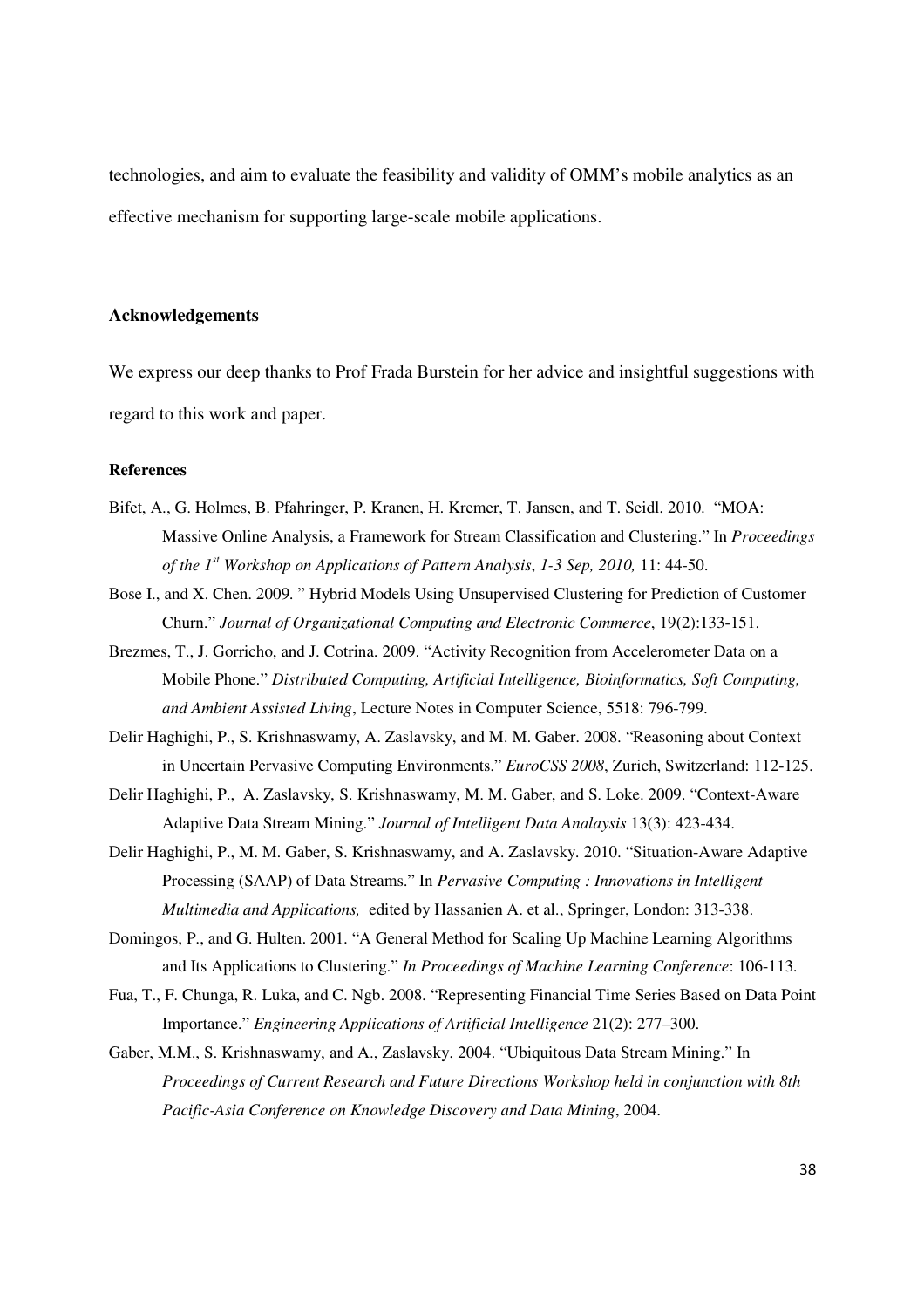- Gaber, M.M., S., Krishnaswamy, and A. Zaslavsky. 2005. "On-Board Mining of Data Streams in Sensor Networks." In *Advanced Methods of Knowledge Discovery from Complex Data*, edited by S. Badhyopadhyay, U. Maulik, L. Holder and D. Cook, Springer Verlag.
- Gaber, M.M., and P. S. Yu. 2006. "A Holistic Approach for Resource-Aware Adaptive Data Stream Mining," *Journal of New Generation Computing* 25(1): 95-115.
- Gaber M. M. 2009. "Data Stream Mining Using Granularity-based Approach", In *Foundations of Computational Intelligence* Vol. 6, edited by Abraham A., Hassanien A., and V. Snase, 47-66.
- Gaber, M.M., S. Krishnaswamy, B. Gillick, N. Nicoloudis, J. Liono, H. AlTaiar, and A. Zaslavsky. 2010. "Adaptive Clutter-Aware Visualization for Mobile Data Stream Mining." *The 22nd IEEE International Conference on Tools with Artificial Intelligence (ICTAI'10)* 2:304-311.
- Gentry, J. A., M.J. Shaw, A.C. Tessmer, and D.T. Whitford. 2002. "Using Inductive Learning to Predict Bankruptcy." *Journal of Organizational Computing and Electronic Commerce* 12(1): 39-57.
- Gillick, B., S. Krishnaswamy, M. M. Gaber, and A. Zaslavsky. 2006. "Visualisation of Fuzzy Classification of Data Elements in Ubiquitous Data Stream Mining." In *Proceedings of the 3rd International Workshop on Ubiquitous Computing, ICEIS Press*: 29-38.
- Gillick, B., H. AlTaiar, J. Liono, S. Krishnaswamy, N. Nicoloudis, M. M. Gaber, A. Sinha, and A. Zaslavsky. 2010. "Clutter-Adaptive Visualisation for Mobile Data Mining." *Demo and Short Paper in the 10th IEEE Intel Conf on Data Mining (ICDM2010),* Sydney, Australia.
- Hannay, P. and G. Baatard. 2011. "GeoIntelligence: Data Mining Locational Social Media Content for Profiling and Information Gathering." In *Proceedings of The 2nd International Cyber Resilience Conference*, Perth, Western Australia:29-37.
- Jin, Z., S. Yuwen, and A.C. Cheng. 2009. "Predicting Cardiovascular Disease from Real-Time Electrocardiographic Monitoring: An Adaptive Machine Learning Approach on a Cell Phone." *Conference of the IEEE on Engineering in Medicine and Biology Society*, Minneapolis, MIN.
- Kargupta, H., B. Park, S. Pittie, et al. 2002. "MobiMine: Monitoring the Stock Market from a PDA." *ACM SIGKDD Explorations* 3(2): 37-46.
- Kargupta, H., R. Bhargava, K., Liu, et al. 2004. "VEDAS: a Mobile and Distributed Data Stream Mining System for Real-Time Vehicle Monitoring." In *Proceedings of the 4th SIAM DM Conference.* Lake Buena Vista, Florida, USA, April 22-24.
- Kargupta, H., M. Gilligan, V. Puttagunta, K. Sarkar, M. Klein, N. Lenzi and D. Johnson. 2010. "MineFleet: The Vehicle Data Stream Mining System for Ubiquitous Environments." *Ubiquitous Knowledge Discovery*, Lecture Notes in Computer Science 6202/2010: 235-254.
- Krishnaswamy, S., M. M. Gaber, M. Harbach, C. Hugues, A. Sinha, B. Gillick, P. Delir Haghighi, and A. Zaslavsky, "Open Mobile Miner: A Toolkit for Mobile Data Stream Mining", *Demo and short*